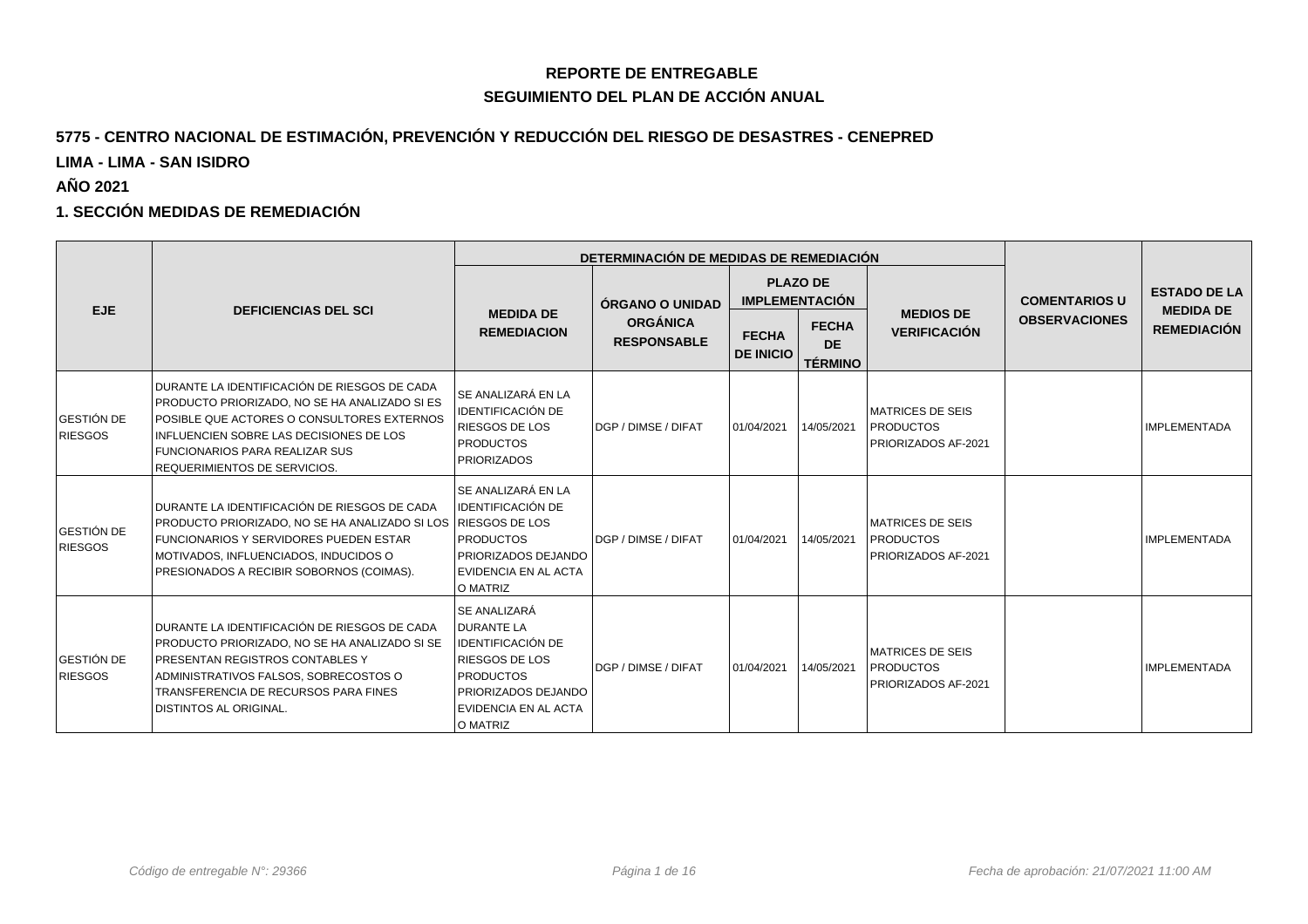|                                     |                                                                                                                                                                                                                                  |                                                                                                                                                                          | DETERMINACIÓN DE MEDIDAS DE REMEDIACIÓN                           |                                  |                                             |                                                                                                                      |                      |                                        |
|-------------------------------------|----------------------------------------------------------------------------------------------------------------------------------------------------------------------------------------------------------------------------------|--------------------------------------------------------------------------------------------------------------------------------------------------------------------------|-------------------------------------------------------------------|----------------------------------|---------------------------------------------|----------------------------------------------------------------------------------------------------------------------|----------------------|----------------------------------------|
|                                     |                                                                                                                                                                                                                                  |                                                                                                                                                                          | <b>ÓRGANO O UNIDAD</b>                                            |                                  | <b>PLAZO DE</b><br><b>IMPLEMENTACIÓN</b>    |                                                                                                                      | <b>COMENTARIOS U</b> | <b>ESTADO DE LA</b>                    |
| <b>EJE</b>                          | <b>DEFICIENCIAS DEL SCI</b>                                                                                                                                                                                                      | <b>MEDIDA DE</b><br><b>REMEDIACION</b>                                                                                                                                   | <b>ORGÁNICA</b><br><b>RESPONSABLE</b>                             | <b>FECHA</b><br><b>DE INICIO</b> | <b>FECHA</b><br><b>DE</b><br><b>TÉRMINO</b> | <b>MEDIOS DE</b><br><b>VERIFICACIÓN</b>                                                                              | <b>OBSERVACIONES</b> | <b>MEDIDA DE</b><br><b>REMEDIACIÓN</b> |
| GESTIÓN DE<br><b>RIESGOS</b>        | DURANTE LA IDENTIFICACIÓN DE RIESGOS DE CADA<br>PRODUCTO PRIORIZADO, NO SE HAN ANALIZADO SI<br>EXISTEN RIESGOS DE SOBORNO (COIMA), FRAUDES<br>FINANCIEROS O CONTABLES, ENTRE OTRAS CLASES<br>DE RIESGO DE CONDUCTAS IRREGULARES. | SE ANALIZARÁ EL<br>RIESGO DURANTE LA<br><b>IDENTIFICACIÓN DE</b><br><b>RIESGOS DE LOS</b><br><b>PRODUCTOS</b><br>PRIORIZADOS DEJANDO<br>EVIDENCIA EN EL ACTA<br>O MATRIZ | DGP / DIMSE / DIFAT                                               | 01/04/2021                       | 14/05/2021                                  | <b>MATRICES DE SEIS</b><br><b>PRODUCTOS</b><br><b>PRIORIZADOS</b>                                                    |                      | <b>IMPLEMENTADA</b>                    |
| l SUPERVISIÓN                       | EN EL REPORTE DE SEGUIMIENTO DEL PLAN DE<br>ACCIÓN ANUAL PARA LA IMPLEMENTACIÓN DEL SCI NO<br>SE HAN ESTABLECIDO, AL MENOS, 3<br>RECOMENDACIONES DE MEJORA POR CADA<br>PRODUCTO PRIORIZADO.                                      | SE PRECISARÁN LAS<br><b>RECOMENDACIONES DE</b><br>MEJORA EN EL<br><b>SEGUIMIENTO DEL</b><br>PLAN DE ACCIÓN ANUAL<br>PARA LA<br>IMPLEMENTACIÓN DEL<br>SCI                 | SECRETARIA GENERAL -<br><b>INTEGRIDAD</b><br><b>INSTITUCIONAL</b> | 01/03/2021                       | 19/05/2021                                  | <b>INFORME NRO. 11 -</b><br>CENEPRED/SG/II DEL<br>19/05/2021 QUE ANEXA<br><b>CUADRO DE</b><br><b>RECOMENDACIONES</b> |                      | <b>IMPLEMENTADA</b>                    |
| GESTIÓN DE<br><b>RIESGOS</b>        | EN LA IDENTIFICACIÓN DE RIESGOS DE CADA<br>PRODUCTO PRIORIZADO, NO SE HA ANALIZADO LA<br>POSIBILIDAD DE QUE SE REALICEN PAGOS TARDÍOS<br>(RETRASADOS) A LOS PROVEEDORES.                                                         | SE ANALIZARÁ<br><b>DURANTE LA</b><br><b>IDENTIFICACIÓN DE</b><br><b>RIESGOS DE LOS</b><br><b>PRODUCTOS</b><br><b>PRIORIZADOS</b>                                         | DGP / DIMSE / DIFAT                                               | 01/04/2021                       | 14/05/2021                                  | <b>MATRICES DE SEIS</b><br><b>PRODUCTOS</b><br><b>PRIORIZADOS</b>                                                    |                      | <b>IMPLEMENTADA</b>                    |
| <b>GESTIÓN DE</b><br><b>RIESGOS</b> | EN LA IDENTIFICACIÓN DE RIESGOS, NO SE HA<br>ANALIZADO LA POSIBILIDAD DE QUE LOS<br>CORRESPONDIENTES FUNCIONARIOS NO REALICEN<br>UNA ADECUADA SUPERVISIÓN DE LA EJECUCIÓN DE<br>LAS OBRAS PÚBLICAS.                              | SE ANALIZARÁ<br><b>DURANTE LA</b><br><b>IDENTIFICACIÓN DE</b><br>RIESGOS DE LOS<br><b>PRODUCTOS</b><br><b>PRIORIZADOS</b>                                                | DGP / DIMSE / DIFAT                                               | 01/04/2021                       | 14/05/2021                                  | <b>MATRICES DE SEIS</b><br><b>PRODUCTOS</b><br><b>PRIORIZADOS</b>                                                    |                      | <b>IMPLEMENTADA</b>                    |
| GESTIÓN DE<br><b>RIESGOS</b>        | EN LA IDENTIFICACIÓN DE RIESGOS, NO SE HA<br>ANALIZADO LA POSIBILIDAD QUE EN UN PROCESO DE<br>CONTRATACIÓN SE FAVOREZCA A UN POSTOR O<br><b>POSTULANTE.</b>                                                                      | SE ANALIZARÁ<br><b>DURANTE LA</b><br><b>IDENTIFICACIÓN DE</b><br><b>RIESGOS DE LOS</b><br><b>PRODUCTOS</b><br>PRIORIZADOS DEJANDO<br>EVIDENCIA EN AL ACTA<br>O MATRIZ    | DGP / DIMSE / DIFAT                                               | 01/04/2021                       | 14/05/2021                                  | <b>MATRICES DE SEIS</b><br><b>PRODUCTOS</b><br><b>PRIORIZADOS</b>                                                    |                      | <b>IMPLEMENTADA</b>                    |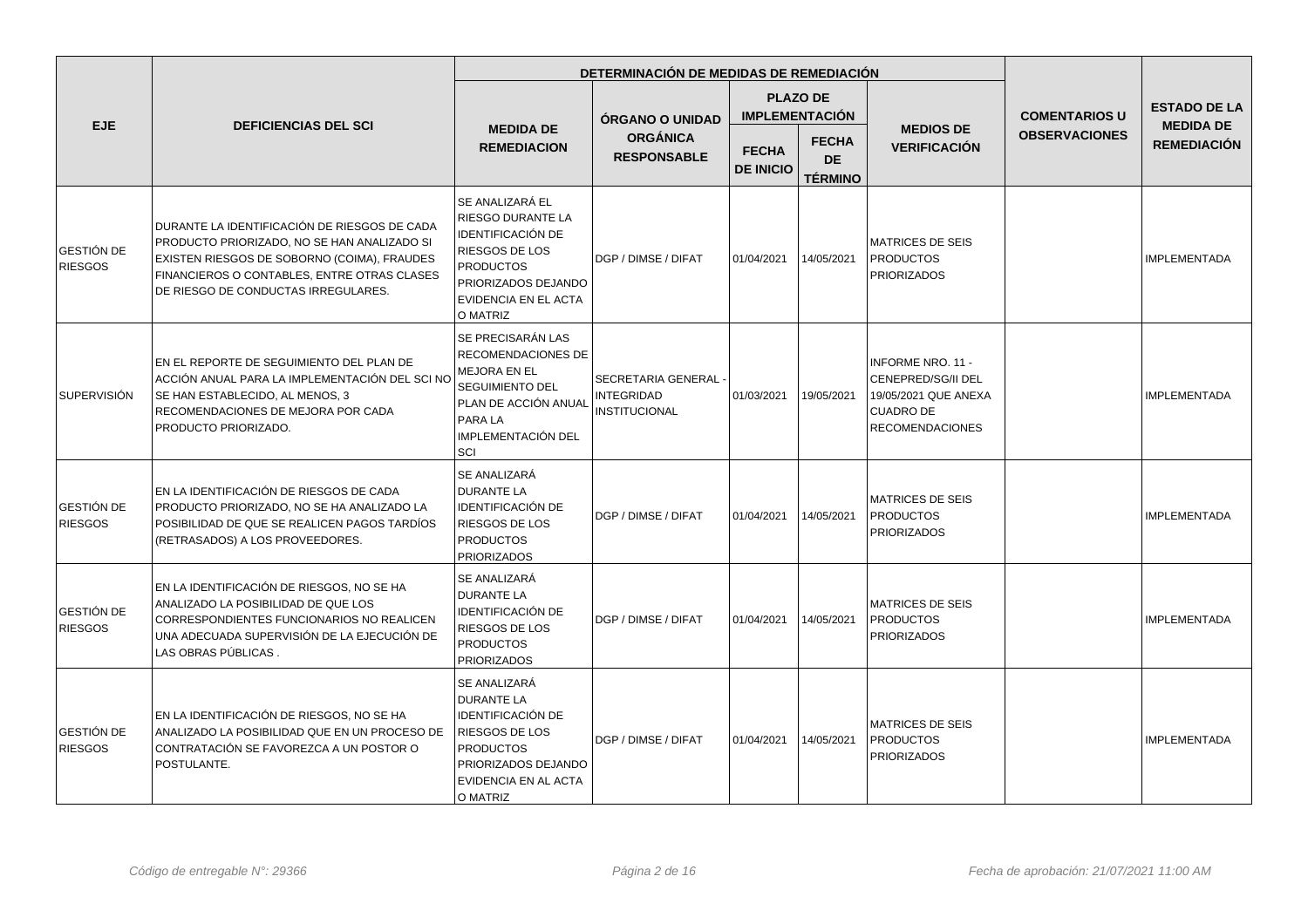|                                               |                                                                                                                                                                                                                                                                                                |                                                                                                                                                                               | DETERMINACIÓN DE MEDIDAS DE REMEDIACIÓN                                                                   |            |                                             |                                                                                                                                                                                                                                                                                                   |                      |                                         |
|-----------------------------------------------|------------------------------------------------------------------------------------------------------------------------------------------------------------------------------------------------------------------------------------------------------------------------------------------------|-------------------------------------------------------------------------------------------------------------------------------------------------------------------------------|-----------------------------------------------------------------------------------------------------------|------------|---------------------------------------------|---------------------------------------------------------------------------------------------------------------------------------------------------------------------------------------------------------------------------------------------------------------------------------------------------|----------------------|-----------------------------------------|
| EJE.                                          | <b>DEFICIENCIAS DEL SCI</b>                                                                                                                                                                                                                                                                    |                                                                                                                                                                               | <b>ÓRGANO O UNIDAD</b>                                                                                    |            | <b>PLAZO DE</b><br><b>IMPLEMENTACIÓN</b>    |                                                                                                                                                                                                                                                                                                   | <b>COMENTARIOS U</b> | <b>ESTADO DE LA</b><br><b>MEDIDA DE</b> |
|                                               |                                                                                                                                                                                                                                                                                                | <b>MEDIDA DE</b><br><b>REMEDIACION</b>                                                                                                                                        | <b>ORGÁNICA</b><br><b>FECHA</b><br><b>RESPONSABLE</b><br><b>DE INICIO</b>                                 |            | <b>FECHA</b><br><b>DE</b><br><b>TÉRMINO</b> | <b>MEDIOS DE</b><br><b>VERIFICACIÓN</b>                                                                                                                                                                                                                                                           | <b>OBSERVACIONES</b> | <b>REMEDIACIÓN</b>                      |
| <b>CULTURA</b><br><b>ORGANIZACION</b><br>l al | LA ALTA DIRECCIÓN UTILIZA PARCIALMENTE LA<br>INFORMACIÓN DEL SCI PARA TOMAR DECISIONES.                                                                                                                                                                                                        | <b>DISPOSICIÓN DE</b><br><b>CUMPLIMIENTO DE LAS</b><br><b>MEDIDAS DE</b><br>REMEDIACIÓN Y<br><b>MEDIDAS DE CONTROL</b>                                                        | l SECRETARIA GENERAL ·<br><b>INTEGRIDAD</b><br>INSTITUCIONAL                                              | 01/03/2021 | 30/06/2021                                  | MM N°004-2021-<br>CENEPRED/SG/II.<br>04.03.2021<br>MM N° 005-2021-<br>CENEPRED/SG/II.<br>14.05.2021<br>MM N° 006-2021-<br>CENEPRED/SG/II.<br>14.05.2021<br>OFICIO 052-2021-OCRI-<br>1.0.02.02.2021<br>OFICIO Nº 256-2021-<br>SG/II-1.0. 30.03.2021<br>OFICIO Nº 357-2021-<br>SG/II-1.0 14.05.2021 |                      | <b>IMPLEMENTADA</b>                     |
| <b>SUPERVISIÓN</b>                            | LA ENTIDAD/DEPENDENCIA CUMPLE PARCIALMENTE<br>LOS PLAZOS ESTABLECIDOS PARA LA<br>IMPLEMENTACIÓN DE LAS MEDIDAS DE REMEDIACIÓN<br>Y MEDIDAS DE CONTROL, CONTENIDAS EN EL PLAN DE REMEDIACIÓN Y<br>ACCIÓN ANUAL PARA LA IMPLEMENTACIÓN DEL SCI.                                                  | <b>DISPOSICIÓN DE</b><br><b>CUMPLIMIENTO DE LAS</b><br><b>MEDIDAS DE</b><br><b>MEDIDAS DE CONTROL</b>                                                                         | SECRETARIA GENERAL -<br><b>INTEGRIDAD</b><br><b>INSTITUCIONAL</b>                                         | 01/03/2021 | 30/06/2021                                  | OFICIO 052-2021-<br>CENEPRED/OCRI-1.0<br>02.02.2021<br>OFICIO Nº 256-2021-<br>CENEPRED/SG/II-1.0 DE<br>30.03.2021<br>OFICIO Nº 357-2021-<br>CENEPRED-SG/II-1.0<br>14.05.2021                                                                                                                      |                      | <b>IMPLEMENTADA</b>                     |
| <b>CULTURA</b><br><b>ORGANIZACION</b><br>AL.  | LA ENTIDAD/DEPENDENCIA NO CUENTA CON UN<br>REGLAMENTO DE INFRACCIONES Y SANCIONES<br>APLICABLE A SU PERSONAL, O DE CONTAR CON EL<br>MISMO, ESTE NO INCLUYE EN SU TIPIFICACIÓN CON<br>CONDUCTAS INFRACTORAS POR INCUMPLIMIENTO DE<br>LAS FUNCIONES RELACIONADAS A LA<br>IMPLEMENTACIÓN DEL SCI. | ACTUALIZAR CON LA<br><b>INCORPORACIÓN DEL</b><br>TEXTO EN LA<br><b>DIRECTIVA DE</b><br><b>RECONOCIMIENTO</b><br><b>INSTITUCIONAL PARA</b><br>SERVIDORES - RIS DEL<br>CENEPRED | <b>OFICINA DE</b><br>ADMINISTRACIÓN -<br>RECURSOS HUMANOS / 01/05/2021<br>OFICINA DE ASESORÍA<br>JURÍDICA |            | 30/06/2021                                  | INFORME Nº 17-2021-<br>CENEPRED/OA/CP.<br>30/06/2021<br>INFORME N° 080-2021-<br>CENEPRED/OA/RRHH                                                                                                                                                                                                  |                      | <b>EN PROCESO</b>                       |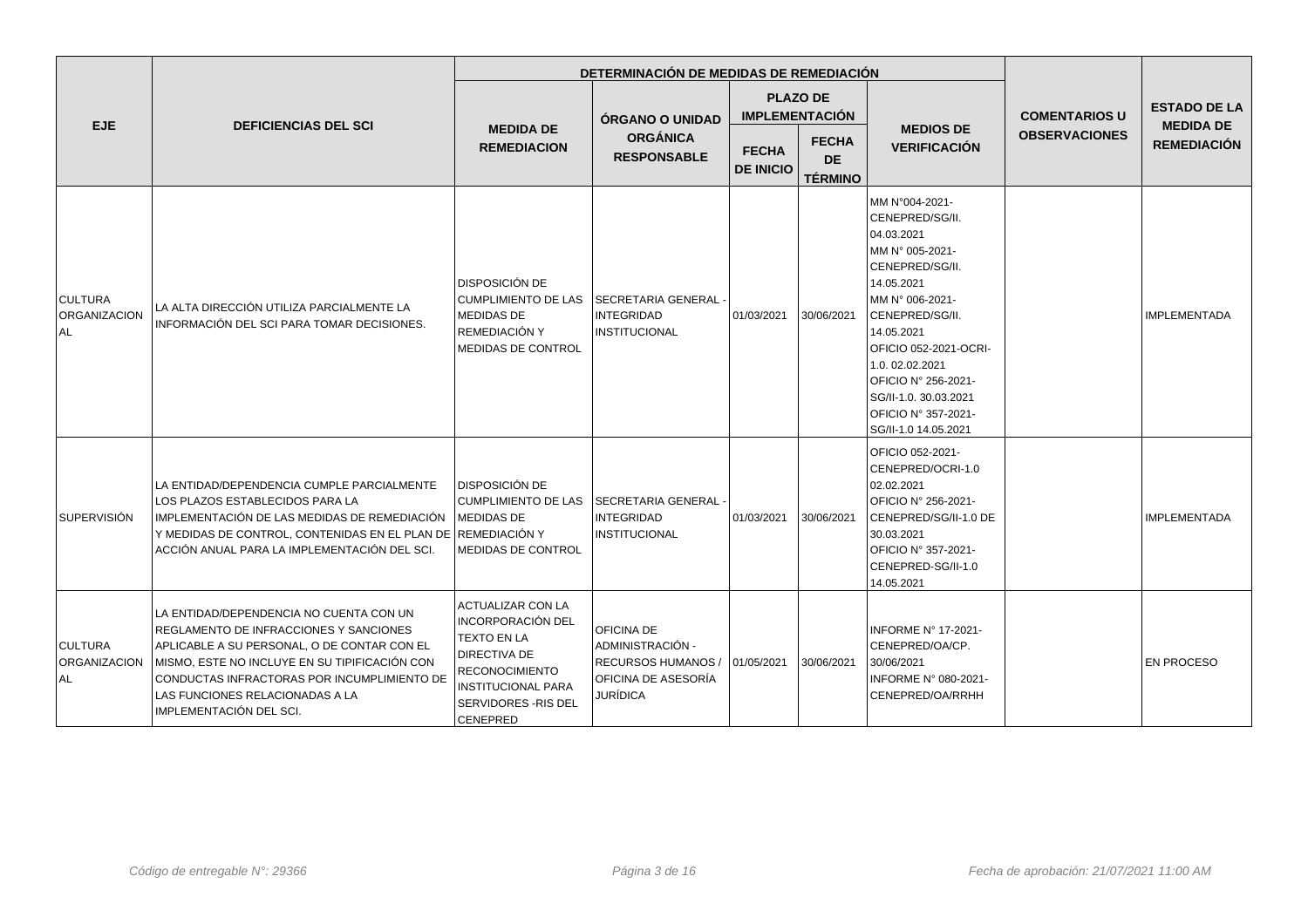|                                               |                                                                                                                                                                                                                                                                                               | DETERMINACIÓN DE MEDIDAS DE REMEDIACIÓN                                                                                                                                                       |                                                                   |                                  |                                             |                                                                                                                                                                                                                                                              |                      |                                         |  |
|-----------------------------------------------|-----------------------------------------------------------------------------------------------------------------------------------------------------------------------------------------------------------------------------------------------------------------------------------------------|-----------------------------------------------------------------------------------------------------------------------------------------------------------------------------------------------|-------------------------------------------------------------------|----------------------------------|---------------------------------------------|--------------------------------------------------------------------------------------------------------------------------------------------------------------------------------------------------------------------------------------------------------------|----------------------|-----------------------------------------|--|
| <b>EJE</b>                                    | <b>DEFICIENCIAS DEL SCI</b>                                                                                                                                                                                                                                                                   |                                                                                                                                                                                               | ÓRGANO O UNIDAD                                                   |                                  | <b>PLAZO DE</b><br><b>IMPLEMENTACIÓN</b>    |                                                                                                                                                                                                                                                              | <b>COMENTARIOS U</b> | <b>ESTADO DE LA</b><br><b>MEDIDA DE</b> |  |
|                                               |                                                                                                                                                                                                                                                                                               | <b>MEDIDA DE</b><br><b>REMEDIACION</b>                                                                                                                                                        | <b>ORGÁNICA</b><br><b>RESPONSABLE</b>                             | <b>FECHA</b><br><b>DE INICIO</b> | <b>FECHA</b><br><b>DE</b><br><b>TÉRMINO</b> | <b>MEDIOS DE</b><br><b>VERIFICACIÓN</b>                                                                                                                                                                                                                      | <b>OBSERVACIONES</b> | <b>REMEDIACIÓN</b>                      |  |
| <b>CULTURA</b><br>ORGANIZACION<br>ALL.        | LA ENTIDAD/DEPENDENCIA NO INFORMA, DE FORMA<br>TRIMESTRAL, A LOS FUNCIONARIOS Y SERVIDORES<br>SOBRE LA IMPORTANCIA DE CONTAR CON UN SCI.                                                                                                                                                      | <b>COMUNICACIONES</b><br><b>ESCRITAS Y CANALES</b><br><b>VIRTUALES DIRIGIDAS A</b><br><b>LAS UNIDADES</b><br>ORGÁNICAS Y<br>SERVIDORES SOBRE LA<br><b>IMPORTANCIA DE</b><br>CONTAR CON UN SCI | SECRETARIA GENERAL -<br><b>INTEGRIDAD</b><br><b>INSTITUCIONAL</b> | 01/05/2021                       | 30/06/2021                                  | INFORME N° 004-2021-<br>CENEPRED/SG/II.<br>04.03.2021<br>MM N° 002-2021-<br>CENEPRED/SG/II<br>05.03.2021.<br>MM N° 008-2021-<br>CENEPRED/SG/II<br>19.05.2021                                                                                                 |                      | <b>IMPLEMENTADA</b>                     |  |
| <b>CULTURA</b><br><b>ORGANIZACION</b><br>l AL | LA ENTIDAD/DEPENDENCIA NO OTORGA<br>RECONOCIMIENTOS, MEDIANTE CARTA, MEMORANDO<br>U OTRAS COMUNICACIONES FORMALES, A LOS<br>RESPONSABLES DE LA IMPLEMENTACIÓN DE MEDIDAS<br>DE REMEDIACIÓN Y MEDIDAS DE CONTROL, CUANDO<br>ESTAS SON CUMPLIDAS EN SU TOTALIDAD EN LOS<br>PLAZOS ESTABLECIDOS. | INCORPORACIÓN DEL<br><b>TEXTO EN LA</b><br>DIRECTIVA DE<br>RECONOCIMIENTO<br><b>INSTITUCIONAL PARA</b><br>SERVIDORES - RIS DEL<br>CENEPRED                                                    | <b>OFICINA DE</b><br>ADMINISTRACIÓN -<br><b>RECURSOS HUMANOS</b>  | 01/04/2021                       | 30/06/2021                                  | <b>INFORME NRO. 17 -</b><br>CENEPRED/OA/CP DEL<br>30/06/2021<br>MEMORÁNDUM Nº 220-<br>2021-CENEPRED/OA.<br>26.05.2021<br>MEMORÁNDUM Nº 134-<br>2021-CENEPRED/OPP.<br>24.05.2021<br><b>DIRECTIVA DE</b><br><b>RECONOCIMIENTO</b><br>SERVIDORES/AS<br>CENEPRED |                      | <b>EN PROCESO</b>                       |  |
| <b>CULTURA</b><br><b>ORGANIZACION</b><br>ALL. | LA ENTIDAD/DEPENDENCIA NO REALIZA LA<br>EVALUACIÓN ANUAL DEL DESEMPEÑO DE SUS<br>FUNCIONARIOS.                                                                                                                                                                                                | LA APLICACIÓN DE<br>GESTIÓN DE<br><b>RENDIMIENTO SE</b><br>EFECTUARÁ A PARTIR<br>DEL 2022. CONFORME A<br>LA RESOLUCIÓN DE<br>PRESIDENCIA<br>EJECUTIVA Nº 068-2020-<br>SERVIR-PE               | <b>OFICINA DE</b><br>ADMINISTRACIÓN -<br><b>RECURSOS HUMANOS</b>  | 01/01/2021                       | 30/06/2021                                  | <b>INFORME NRO. 17 -</b><br>CENEPRED/OA/CP.<br>30/06/2021<br>INFORME N° 089-2020-<br>CENEPRED/OA<br>INFORME Nº 117-2020-<br>CENEPRED/OA/RRHH                                                                                                                 |                      | <b>EN PROCESO</b>                       |  |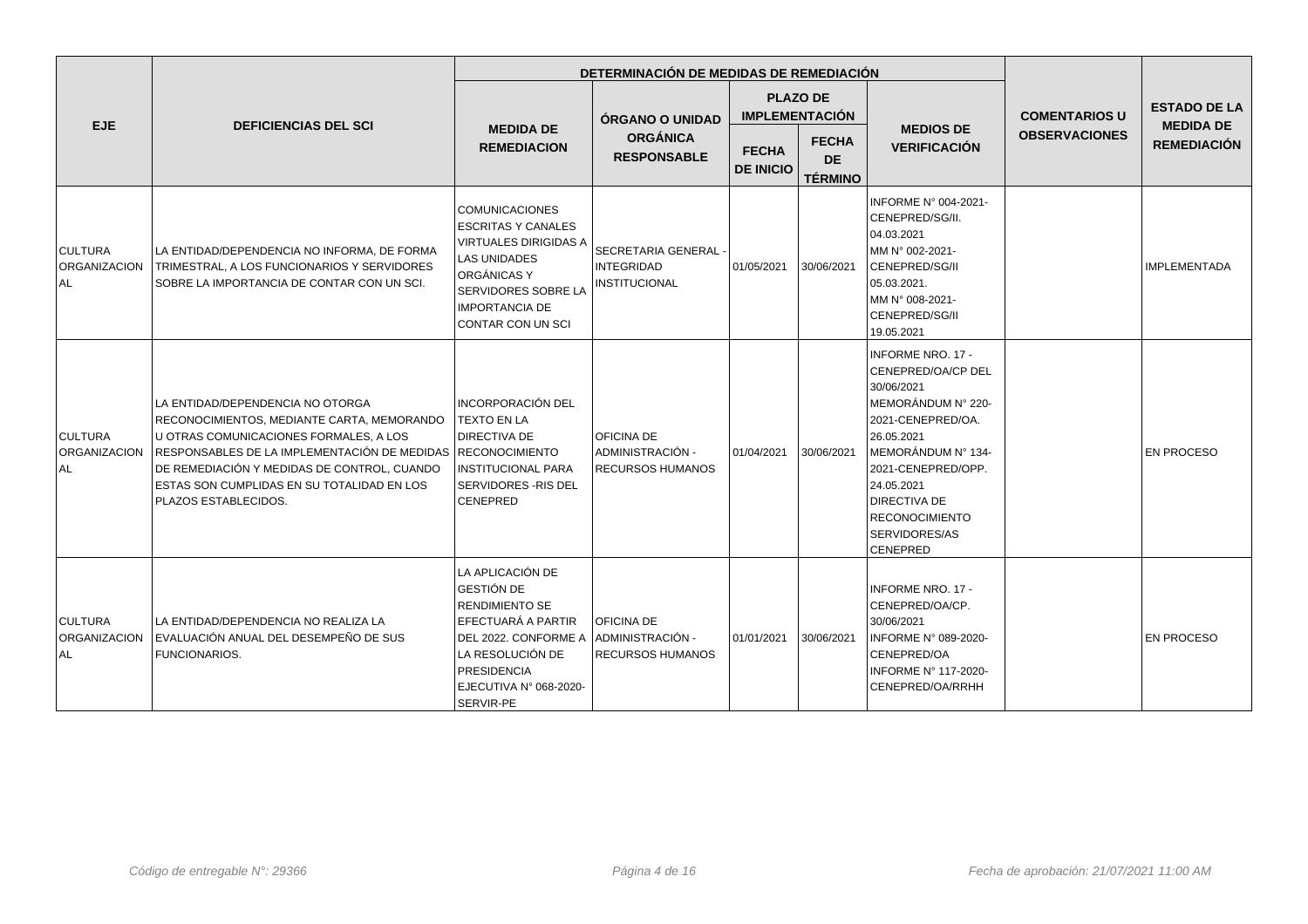|                                       |                                                                                                                                                                                                                                         |                                                                                                                                                                         | DETERMINACIÓN DE MEDIDAS DE REMEDIACIÓN                      |                                  |                                             |                                                                                                                                                                                                                                                                                                                                                                     |                      |                                                                                      |
|---------------------------------------|-----------------------------------------------------------------------------------------------------------------------------------------------------------------------------------------------------------------------------------------|-------------------------------------------------------------------------------------------------------------------------------------------------------------------------|--------------------------------------------------------------|----------------------------------|---------------------------------------------|---------------------------------------------------------------------------------------------------------------------------------------------------------------------------------------------------------------------------------------------------------------------------------------------------------------------------------------------------------------------|----------------------|--------------------------------------------------------------------------------------|
| <b>EJE</b>                            | <b>DEFICIENCIAS DEL SCI</b>                                                                                                                                                                                                             |                                                                                                                                                                         | ÓRGANO O UNIDAD                                              |                                  | <b>PLAZO DE</b><br><b>IMPLEMENTACIÓN</b>    |                                                                                                                                                                                                                                                                                                                                                                     | <b>COMENTARIOS U</b> | <b>ESTADO DE LA</b><br><b>MEDIDA DE</b><br><b>REMEDIACIÓN</b><br><b>IMPLEMENTADA</b> |
|                                       |                                                                                                                                                                                                                                         | <b>MEDIDA DE</b><br><b>REMEDIACION</b>                                                                                                                                  | <b>ORGÁNICA</b><br><b>RESPONSABLE</b>                        | <b>FECHA</b><br><b>DE INICIO</b> | <b>FECHA</b><br><b>DE</b><br><b>TÉRMINO</b> | <b>MEDIOS DE</b><br><b>VERIFICACIÓN</b>                                                                                                                                                                                                                                                                                                                             | <b>OBSERVACIONES</b> |                                                                                      |
| <b>CULTURA</b><br>ORGANIZACION<br>AL. | LOS ÓRGANOS O UNIDADES ORGÁNICAS<br>RESPONSABLES DE LA EJECUCIÓN DE LAS MEDIDAS<br>DE REMEDIACIÓN Y MEDIDAS DE CONTROL REPORTAN<br>PARCIALMENTE SUS AVANCES AL ÓRGANO O UNIDAD<br>ORGÁNICA RESPONSABLE DE LA IMPLEMENTACIÓN<br>DEL SCI. | <b>DISPOSICIÓN DE</b><br><b>INFORMAR</b><br><b>MENSUALMENTE</b><br>SOBRE LOS AVANCES<br>DE LAS MEDIDAS DE<br>REMEDIACIÓN Y<br>MEDIDAS DE CONTROL.                       | <b>OFICINA DE</b><br>ADMINISTRACIÓN                          | 01/03/2021                       | 30/06/2021                                  | <b>INFORME NRO. 17 -</b><br>CENEPRED/OA/CP.<br>30/06/2021<br>INFORME Nº 044-<br>2021/DIMSE/VMQA.<br>19.05.2021<br>MEMORÁNDUM N°021-<br>2021-CENEPRED/DIFAT.<br>23.04.2021<br>MÚLTIPLE N° 007-2021-<br>CENEPRED/DGP DE<br>11.05.2021. ANEXA RJ N°<br>138-2020-CENEPRED/J Y<br><b>PROTOCOLO</b><br>MÚLTIPLE N° 008-2021-<br>CENEPRED/DGP DE<br>11.05.2021. ANEXA PLAN |                      | <b>EN PROCESO</b>                                                                    |
| SUPERVISIÓN                           | NO SE REMITE EL REPORTE DE EVALUACIÓN ANUAL<br>DE LA IMPLEMENTACIÓN DEL SCI A LOS MIEMBROS DE<br>LA ALTA DIRECCIÓN.                                                                                                                     | COMUNICACIÓN A LOS<br><b>INTEGRANTES DEL</b><br><b>DIRECTORIO</b><br><b>ESTRATÉGICO DEL</b><br>RESULTADO DEL<br><b>REPORTE ANUAL DE LA</b><br>IMPLEMENTACIÓN DEL<br>SCI | l SECRETARIA GENERAL -<br><b>INTEGRIDAD</b><br>INSTITUCIONAL | 01/02/2021                       | 30/06/2021                                  | MM N° 005-2021-<br>CENEPRED/SG/II.<br>14.05.2021<br>MM N° 006-2021-<br>CENEPRED/SG/II.<br>14.05.2021<br>INFORME N° 004-2021-<br>CENPRED/SG//.<br>04.03.2021<br>INFORME N° 011-2021-<br>CENPRED/SG//.<br>19.05.2021<br>INFORME Nº 012-2021-<br>CENPRED/SG//.<br>20.05.2021                                                                                           |                      |                                                                                      |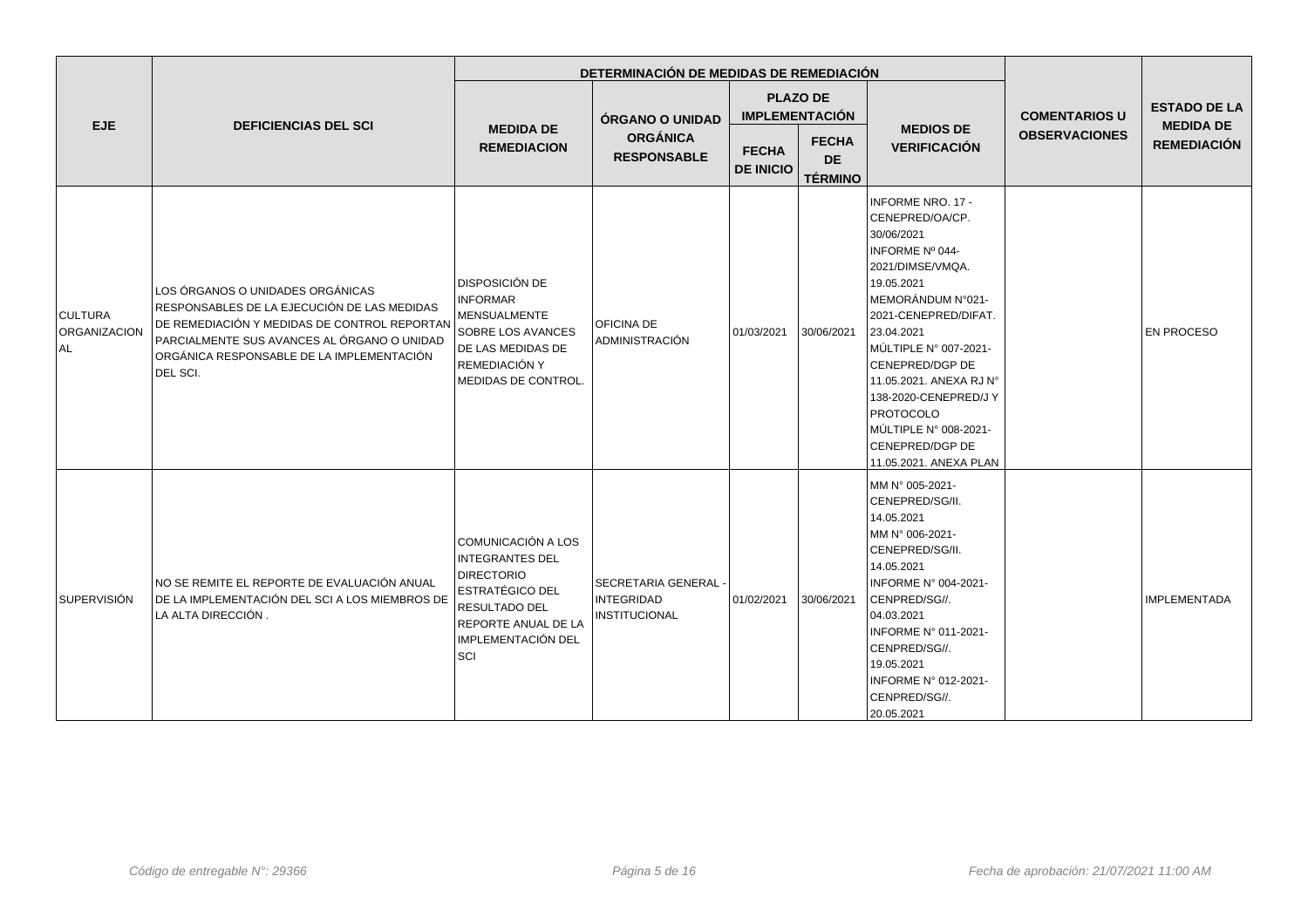|                    |                                                                                                                                                                                                                                         |                                                                                                                | DETERMINACIÓN DE MEDIDAS DE REMEDIACIÓN                      |                                  |                                                                                         |                                                                                                                                                                                                                                                                                                                                 |                                              |                                                               |
|--------------------|-----------------------------------------------------------------------------------------------------------------------------------------------------------------------------------------------------------------------------------------|----------------------------------------------------------------------------------------------------------------|--------------------------------------------------------------|----------------------------------|-----------------------------------------------------------------------------------------|---------------------------------------------------------------------------------------------------------------------------------------------------------------------------------------------------------------------------------------------------------------------------------------------------------------------------------|----------------------------------------------|---------------------------------------------------------------|
| EJE                | <b>DEFICIENCIAS DEL SCI</b>                                                                                                                                                                                                             | <b>MEDIDA DE</b><br><b>REMEDIACION</b>                                                                         | ÓRGANO O UNIDAD<br><b>ORGÁNICA</b><br><b>RESPONSABLE</b>     | <b>FECHA</b><br><b>DE INICIO</b> | <b>PLAZO DE</b><br><b>IMPLEMENTACIÓN</b><br><b>FECHA</b><br><b>DE</b><br><b>TÉRMINO</b> | <b>MEDIOS DE</b><br><b>VERIFICACIÓN</b>                                                                                                                                                                                                                                                                                         | <b>COMENTARIOS U</b><br><b>OBSERVACIONES</b> | <b>ESTADO DE LA</b><br><b>MEDIDA DE</b><br><b>REMEDIACIÓN</b> |
| <b>SUPERVISIÓN</b> | NO SE REPORTA AL MENOS UNA VEZ AL MES LOS<br>RESULTADOS DEL SEGUIMIENTO DE LA EJECUCIÓN<br>DEL PLAN DE ACCIÓN ANUAL PARA LA<br>IMPLEMENTACIÓN DEL SCI AL TITULAR DE LA<br>ENTIDAD/DEPENDENCIA Y DEMÁS MIEMBROS DE LA<br>ALTA DIRECCIÓN. | COMUNICACIÓN A ALTA<br><b>IDIRECCIÓN LOS</b><br> RESULTADOS DEL<br><b>SEGUIMIENTO DE</b><br>IMPLEMENTACIÓN SCI | l SECRETARIA GENERAL -<br><b>INTEGRIDAD</b><br>INSTITUCIONAL | 16/03/2021                       | 30/06/2021                                                                              | MM N° 012-SG-2021-<br>CENEPRED/OCRI.<br>24.02.2021<br>MM N° 004-2021-<br>CENEPRED/SG/II.<br>22.03.2021<br>MM N° 007-2021-<br>CENEPRED/SG/II.<br>15.05.2021<br>INFORME N° 004-2021-<br>CENPRED/SG//.<br>04.03.2021<br>INFORME N° 011-2021-<br>CENPRED/SG//.<br>19.05.2021<br>INFORME N° 012-2021-<br>CENPRED/SG//.<br>20.05.2021 |                                              | <b>IMPLEMENTADA</b>                                           |

# **2. SECCIÓN MEDIDAS DE CONTROL**

|                                                                                                                                                    |                                                                                                                     |                                                                                                                                                                | DETERMINACIÓN DE MEDIDAS DE CONTROL   |                                  |                                             |                                                                                                                                                |                      |                                         |
|----------------------------------------------------------------------------------------------------------------------------------------------------|---------------------------------------------------------------------------------------------------------------------|----------------------------------------------------------------------------------------------------------------------------------------------------------------|---------------------------------------|----------------------------------|---------------------------------------------|------------------------------------------------------------------------------------------------------------------------------------------------|----------------------|-----------------------------------------|
| <b>PRODUCTOS</b><br><b>PRIORIZADOS</b>                                                                                                             | <b>RIESGO IDENTIFICADO</b>                                                                                          |                                                                                                                                                                | <b>ORGANO O UNIDAD</b>                |                                  | <b>PLAZO DE</b><br><b>IMPLEMENTACIÓN</b>    |                                                                                                                                                | <b>COMENTARIOS U</b> | <b>ESTADO DE LA</b><br><b>MEDIDA DE</b> |
|                                                                                                                                                    |                                                                                                                     | <b>MEDIDA DE</b><br><b>CONTROL</b>                                                                                                                             | <b>ORGÁNICA</b><br><b>RESPONSABLE</b> | <b>FECHA</b><br><b>DE INICIO</b> | <b>FECHA</b><br><b>DE</b><br><b>TÉRMINO</b> | <b>MEDIOS DE</b><br><b>VERIFICACIÓN</b>                                                                                                        | <b>OBSERVACIONES</b> | <b>CONTROL</b>                          |
| DISPONIBILIDAD<br><b>IDE ESCENARIOS</b><br>DE RIESGO DE<br>MANERA<br><b>OPORTUNA</b><br>PARA LOS<br><b>GOBIERNOS</b><br><b>SUBNACIONALE</b><br>IS. | LOS ESCENARIOS DE RIESGO PODRÍAN DIFUNDIRSE<br><b>IPARCIALMENTE A TODOS LOS GOBIERNOS</b><br><b>ISUBNACIONALES.</b> | ELABORACIÓN DE<br>I PROTOCOLO PARA LA<br>SUBIDA OPORTUNA DE<br>LA INFORMACIÓN DEL<br><b>ESCENARIO DE RIESGO</b><br>EN LA PÁGINA WEB<br><b>INSTITUCIONAL.-2</b> | SECRETARÍA GENERAL. 101/01/2021       |                                  | 30/06/2021                                  | <b>INFORME N° 019-2021-</b><br>ICENEPRED/DGP.<br>14.05.2021.<br><b>IMEMORÁNDUM</b><br>MÚLTIPLE N° 007-2021-<br>ICENEPRED/DGP DE<br>11.05.2021, |                      | <b>IMPLEMENTADA</b>                     |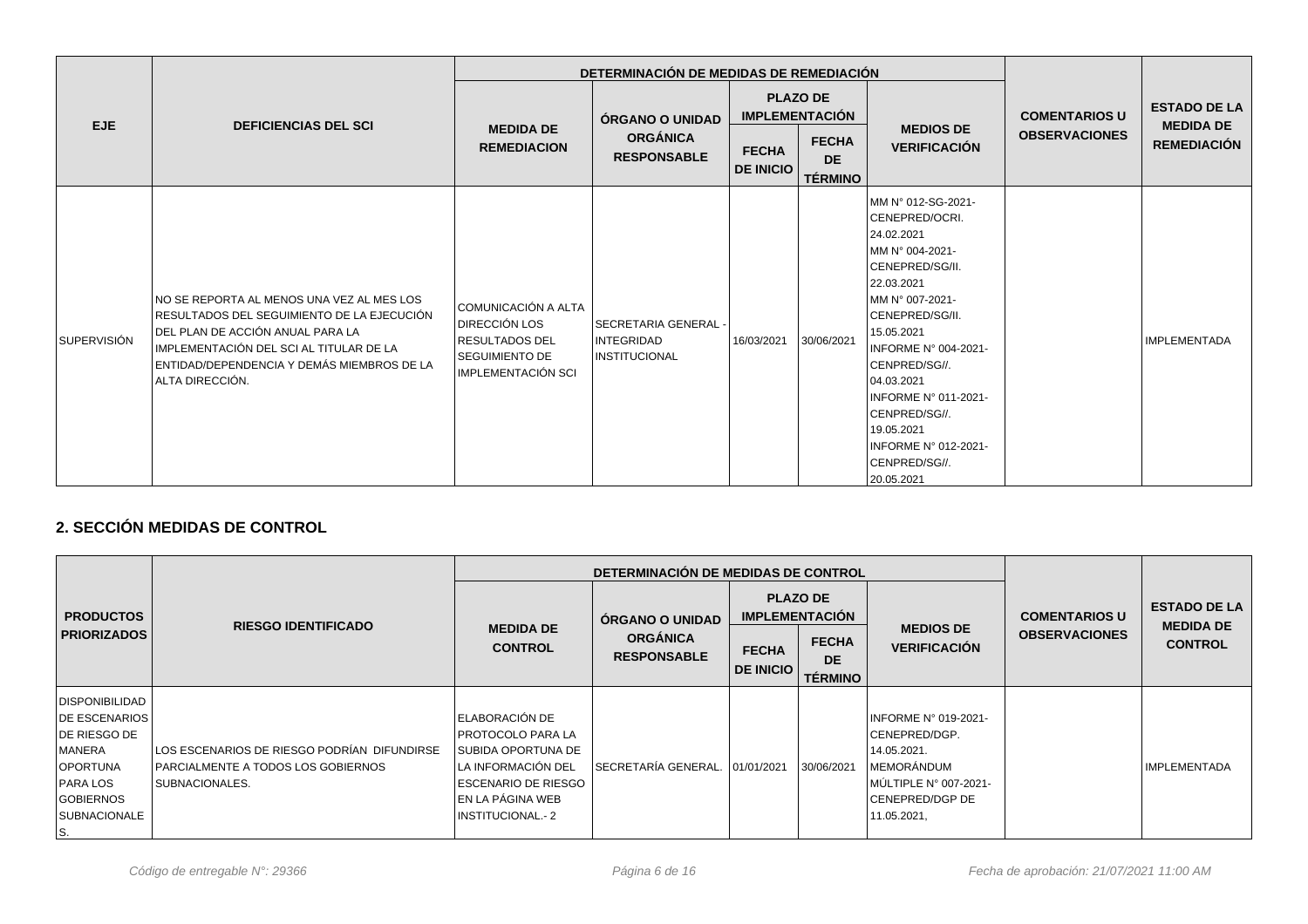|                                                                                                                                                                |                                                                                                                   |                                                                                                                                                      | DETERMINACIÓN DE MEDIDAS DE CONTROL       |                                  |                                             |                                                                                                                                                                    |                      |                                                                                                                                                       |
|----------------------------------------------------------------------------------------------------------------------------------------------------------------|-------------------------------------------------------------------------------------------------------------------|------------------------------------------------------------------------------------------------------------------------------------------------------|-------------------------------------------|----------------------------------|---------------------------------------------|--------------------------------------------------------------------------------------------------------------------------------------------------------------------|----------------------|-------------------------------------------------------------------------------------------------------------------------------------------------------|
| <b>PRODUCTOS</b>                                                                                                                                               |                                                                                                                   |                                                                                                                                                      | <b>ÓRGANO O UNIDAD</b>                    |                                  | <b>PLAZO DE</b><br><b>IMPLEMENTACIÓN</b>    |                                                                                                                                                                    | <b>COMENTARIOS U</b> | <b>ESTADO DE LA</b><br><b>MEDIDA DE</b><br><b>CONTROL</b><br><b>IMPLEMENTADA</b><br><b>IMPLEMENTADA</b><br><b>IMPLEMENTADA</b><br><b>IMPLEMENTADA</b> |
| <b>PRIORIZADOS</b>                                                                                                                                             | <b>RIESGO IDENTIFICADO</b>                                                                                        | <b>MEDIDA DE</b><br><b>CONTROL</b>                                                                                                                   | <b>ORGÁNICA</b><br><b>RESPONSABLE</b>     | <b>FECHA</b><br><b>DE INICIO</b> | <b>FECHA</b><br><b>DE</b><br><b>TÉRMINO</b> | <b>MEDIOS DE</b><br><b>VERIFICACIÓN</b>                                                                                                                            | <b>OBSERVACIONES</b> |                                                                                                                                                       |
| <b>DISPONIBILIDAD</b><br><b>DE ESCENARIOS</b><br>DE RIESGO DE<br><b>MANERA</b><br>OPORTUNA<br><b>PARA LOS</b><br><b>GOBIERNOS</b><br><b>SUBNACIONALE</b><br>S. | LOS ESCENARIOS DE RIESGO PODRÍAN DIFUNDIRSE<br>PARCIALMENTE A TODOS LOS GOBIERNOS<br>SUBNACIONALES.               | <b>GARANTIZAR LA</b><br>CONTINUIDAD DEL<br>SERVICIO DE CORREOS SEGUIMIENTO Y<br>MASIVOS.                                                             | DIRECCIÓN DE<br>MONITOREO,<br>EVALUACIÓN. | 01/01/2021                       | 30/06/2021                                  | INFORME N°021-<br>CENEPRED-2020-DIMSE.<br>REQUERIMIENTO DE<br><b>SERVICIO</b>                                                                                      |                      |                                                                                                                                                       |
| <b>DISPONIBILIDAD</b><br><b>DE ESCENARIOS</b><br>DE RIESGO DE<br>MANERA<br>OPORTUNA<br><b>PARA LOS</b><br><b>GOBIERNOS</b><br><b>SUBNACIONALE</b><br>S.        | LOS ESCENARIOS DE RIESGO PODRÍAN DIFUNDIRSE<br>PARCIALMENTE A TODOS LOS GOBIERNOS<br>SUBNACIONALES.               | <b>GARANTIZAR LA</b><br><b>CONTINUIDAD DEL</b><br>SERVICIO DE CORREOS<br>MASIVOS.                                                                    | OFICINA DE<br>ADMINISTRACIÓN.             | 01/01/2021                       | 30/06/2021                                  | INFORME N° 00069-2021<br>CENEPRED/OA<br>ORDEN DE SERVICIO N°<br>063                                                                                                |                      |                                                                                                                                                       |
| DISPONIBILIDAD<br><b>DE ESCENARIOS</b><br>DE RIESGO DE<br>MANERA<br>OPORTUNA<br><b>PARA LOS</b><br><b>GOBIERNOS</b><br><b>SUBNACIONALE</b><br>ls.              | LA UTILIDAD DE LOS ESCENARIOS DE RIESGO<br>PODRÍAN NO CONOCERSE OPORTUNAMENTE POR LOS<br>GOBIERNOS SUBNACIONALES. | ELABORACIÓN DE UN<br>PLAN DE ACCIÓN PARA<br>LA DIFUSIÓN DE LA<br>UTILIDAD DE LOS<br><b>ESCENARIOS DE</b><br>RIESGO (POR CADA<br>TIPO DE ESCENARIOS). | DIRECCIÓN DE GESTIÓN<br>DE PROCESOS       | 01/01/2021                       | 30/06/2021                                  | INFORME Nº 019-2021-<br>CENEPRED/DGP.<br>14.05.2021.<br>MEMORÁNDUM<br>MÚLTIPLE N° 008-2021-<br>CENEPRED/DGP.<br>14.05.2021<br>PLAN DE ACCIÓN<br><b>ESTRATÉGICO</b> |                      |                                                                                                                                                       |
| DISPONIBILIDAD<br><b>DE ESCENARIOS</b><br>DE RIESGO DE<br><b>MANERA</b><br>OPORTUNA<br><b>PARA LOS</b><br><b>GOBIERNOS</b><br><b>SUBNACIONALE</b><br>S.        | LA UTILIDAD DE LOS ESCENARIOS DE RIESGO<br>PODRÍAN NO CONOCERSE OPORTUNAMENTE POR LOS<br>GOBIERNOS SUBNACIONALES. | ELABORACIÓN DE UN<br>PLAN DE ACCIÓN PARA<br>LA DIFUSIÓN DE LA<br>UTILIDAD DE LOS<br><b>ESCENARIOS DE</b><br>RIESGO (POR CADA<br>TIPO DE ESCENARIOS). | DIRECCIÓN DE GESTIÓN<br>DE PROCESOS.      | 01/01/2021                       | 30/06/2021                                  | INFORME N° 019-2021-<br>CENEPRED/DGP.<br>14.05.2021.<br>MEMORÁNDUM<br>MÚLTIPLE N° 008-2021-<br>CENEPRED/DGP.<br>14.05.2021                                         |                      |                                                                                                                                                       |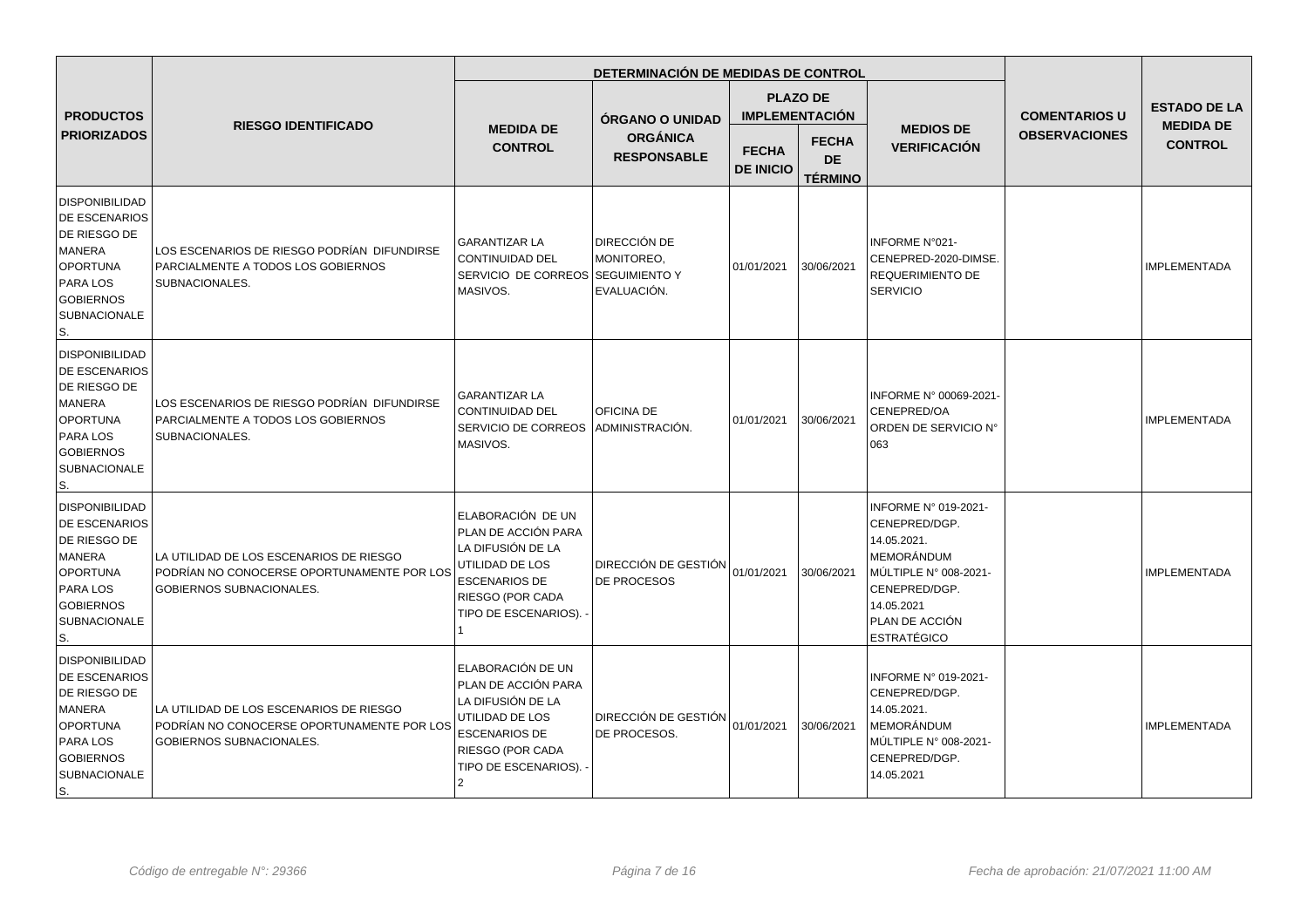|                                                                                                                                                                       |                                                                                                                                            |                                                                                                                                                                                                                                                                                                                                                                                                                      | DETERMINACIÓN DE MEDIDAS DE CONTROL               |                  |                                                          |                                                                                                                |                                              | <b>ESTADO DE LA</b><br><b>MEDIDA DE</b><br><b>CONTROL</b><br><b>IMPLEMENTADA</b> |
|-----------------------------------------------------------------------------------------------------------------------------------------------------------------------|--------------------------------------------------------------------------------------------------------------------------------------------|----------------------------------------------------------------------------------------------------------------------------------------------------------------------------------------------------------------------------------------------------------------------------------------------------------------------------------------------------------------------------------------------------------------------|---------------------------------------------------|------------------|----------------------------------------------------------|----------------------------------------------------------------------------------------------------------------|----------------------------------------------|----------------------------------------------------------------------------------|
| <b>PRODUCTOS</b><br><b>PRIORIZADOS</b>                                                                                                                                | <b>RIESGO IDENTIFICADO</b>                                                                                                                 | <b>MEDIDA DE</b><br><b>CONTROL</b>                                                                                                                                                                                                                                                                                                                                                                                   | ÓRGANO O UNIDAD<br><b>ORGÁNICA</b>                | <b>FECHA</b>     | <b>PLAZO DE</b><br><b>IMPLEMENTACIÓN</b><br><b>FECHA</b> | <b>MEDIOS DE</b><br><b>VERIFICACIÓN</b>                                                                        | <b>COMENTARIOS U</b><br><b>OBSERVACIONES</b> |                                                                                  |
|                                                                                                                                                                       |                                                                                                                                            |                                                                                                                                                                                                                                                                                                                                                                                                                      | <b>RESPONSABLE</b>                                | <b>DE INICIO</b> | <b>DE</b><br><b>TÉRMINO</b>                              |                                                                                                                |                                              |                                                                                  |
| DISPONIBILIDAD<br><b>DE ESCENARIOS</b><br>DE RIESGO DE<br>MANERA<br>OPORTUNA<br><b>PARA LOS</b><br>GOBIERNOS<br><b>SUBNACIONALE</b><br>S.                             | LA UTILIDAD DE LOS ESCENARIOS DE RIESGO<br>PODRÍAN NO CONOCERSE OPORTUNAMENTE POR LOS LA DIFUSIÓN DE LA<br><b>GOBIERNOS SUBNACIONALES.</b> | IMPLEMENTACIÓN DEL<br>PLAN DE ACCIÓN PARA<br>UTILIDAD DE LOS<br><b>ESCENARIOS.</b>                                                                                                                                                                                                                                                                                                                                   | <b>DIRECCIÓN DE GESTIÓN</b><br>DE PROCESOS.       | 01/01/2021       | 30/06/2021                                               | PLAN DE ACCIÓN PARA<br>LA DIFUSIÓN DE LA<br><b>UTILIDAD DE LOS</b><br><b>ESCENARIOS DE</b><br><b>RIESGOS</b>   |                                              |                                                                                  |
| DISPONIBILIDAD<br>DE<br><b>INFORMACIÓN</b><br>NECESARIA<br><b>PARA LA</b><br><b>GESTIÓN DEL</b><br>RIESGO DE<br><b>DESASTRES A</b><br><b>USUARIOS DEL</b><br>SINAGERD | LA UTILIDAD DE LA DIFUSION DE LOS ESCENARIOS DE<br>RIESGO PODRÍAN NO CONOCERSE OPORTUNAMENTE<br>POR LOS GOBIERNOS SUBNACIONALES            | <b>ELABORACIÓN DE</b><br><b>PROTOCOLO PARA LA</b><br><b>DIFUSIÓN DE LA</b><br>UTILIDAD DE LOS<br><b>ESCENARIOS DE</b><br>RIESGOS EN EL SIGRID<br>- ELABORACIÓN DE UN<br>PLAN DE ACCIÓN PARA<br>LA DIFUSIÓN DE LA<br>UTILIDAD DE LOS<br><b>ESCENARIOS DE</b><br>RIESGO (POR TIPO DE<br><b>ESCENARIOS)</b><br>- IMPLEMENTACIÓN DEL<br>PLAN DE ACCIÓN PARA<br>LA DIFUSIÓN DE LA<br>UTILIDAD DE LOS<br><b>ESCENARIOS</b> | <b>DIRECCIÓN DE GESTIÓN</b><br><b>DE PROCESOS</b> | 01/01/2021       | 30/06/2021                                               | <b>PROTOCOLO PARA LA</b><br><b>DIFUSIÓN DE LA</b><br>UTILIDAD DE LOS<br><b>ESCENARIOS DE</b><br><b>RIESGOS</b> |                                              | <b>IMPLEMENTADA</b>                                                              |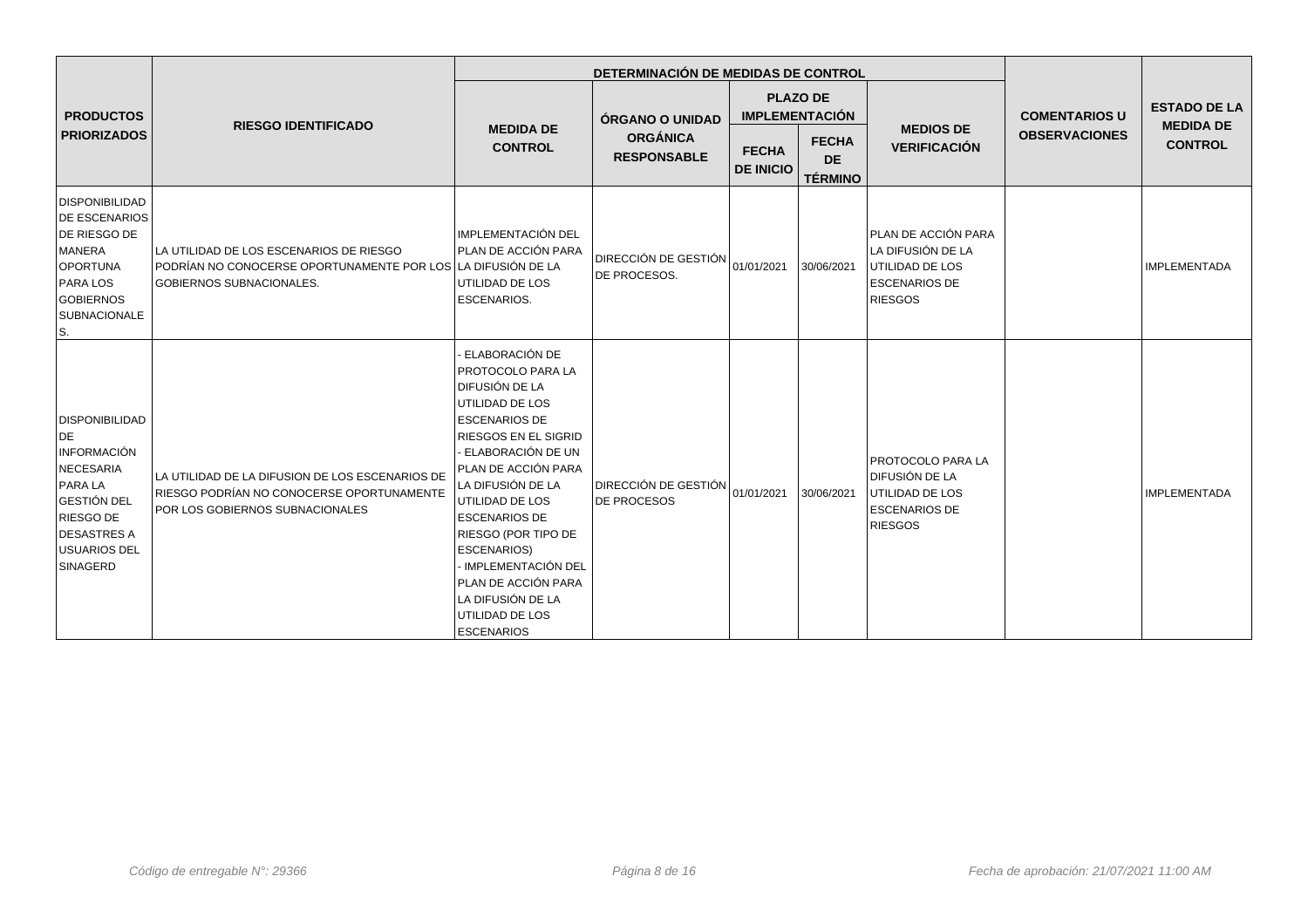|                                                                                                                                                                                                                                                                                       |                                                                                                                                                                                                                                                                    |                                                                                                                                                                                                                                                                                                                                                      | DETERMINACIÓN DE MEDIDAS DE CONTROL                                                                                                         |                                  |                                             |                                                                                                    |                      |                                    |
|---------------------------------------------------------------------------------------------------------------------------------------------------------------------------------------------------------------------------------------------------------------------------------------|--------------------------------------------------------------------------------------------------------------------------------------------------------------------------------------------------------------------------------------------------------------------|------------------------------------------------------------------------------------------------------------------------------------------------------------------------------------------------------------------------------------------------------------------------------------------------------------------------------------------------------|---------------------------------------------------------------------------------------------------------------------------------------------|----------------------------------|---------------------------------------------|----------------------------------------------------------------------------------------------------|----------------------|------------------------------------|
| <b>PRODUCTOS</b>                                                                                                                                                                                                                                                                      |                                                                                                                                                                                                                                                                    |                                                                                                                                                                                                                                                                                                                                                      | <b>ÓRGANO O UNIDAD</b>                                                                                                                      |                                  | <b>PLAZO DE</b><br><b>IMPLEMENTACIÓN</b>    |                                                                                                    | <b>COMENTARIOS U</b> | <b>ESTADO DE LA</b>                |
| <b>PRIORIZADOS</b>                                                                                                                                                                                                                                                                    | <b>RIESGO IDENTIFICADO</b>                                                                                                                                                                                                                                         | <b>MEDIDA DE</b><br><b>CONTROL</b>                                                                                                                                                                                                                                                                                                                   | <b>ORGÁNICA</b><br><b>RESPONSABLE</b>                                                                                                       | <b>FECHA</b><br><b>DE INICIO</b> | <b>FECHA</b><br><b>DE</b><br><b>TÉRMINO</b> | <b>MEDIOS DE</b><br><b>VERIFICACIÓN</b>                                                            | <b>OBSERVACIONES</b> | <b>MEDIDA DE</b><br><b>CONTROL</b> |
| <b>DISPONIBILIDAD</b><br>DE.<br>CAPACITACIÓN<br>BÁSICA Y<br><b>ESPECIALIZADA</b><br>EN MATERIA DE<br><b>GESTIÓN</b><br>CORRECTIVA<br>DEL RIESGO DE<br>DESASTRES A<br>LOS<br><b>SERVIDORES</b><br>DE LAS<br><b>ENTIDADES</b><br>PÚBLICAS<br>PRIORIZADAS<br><b>DEL SINAGERD</b>         | PERSONAL TÉCNICO ESPECIALIZADO INSUFICIENTE<br>PROSPECTIVA Y PAARA LA ELABORACIÓN DE PROGRAMA DE<br>CAPACITACIÓN COMUNITARIA EN GESTIÓN EN<br>IGESTIÓN PROSPECTIVA Y CORRECTIVA DEL RIESGO<br>DE DESASTRES CON ENFOQUE INTERCULTURAL Y DE<br>INCLUSIÓN.            | <b>PROGRAMAR</b><br><b>RECURSOS PARA</b><br>CONTRATACIÓN DE LOS<br>SERVICIOS DE UN<br><b>ESPECIALISTA PARA</b><br><b>ELABORAR EL</b><br>PROGRAMA DE<br>CAPACITACIÓN<br><b>COMUNITARIA EN</b><br>GESTIÓN EN GESTIÓN<br>PROSPECTIVA Y<br><b>CORRECTIVA DEL</b><br><b>RIESGO DE DESASTRES</b><br><b>CON ENFOQUE</b><br>INTERCULTURAL Y DE<br>INCLUSIÓN. | <b>DIRECCIÓN DE</b><br><b>FORTALECIMIENTO Y</b><br>ASISTENCIA TÉCNICA /<br><b>OFICINA</b><br>ADMINISTRACIÓN /<br><b>OFICINA PRESUPUESTO</b> | 01/01/2021                       | 30/06/2021                                  | MEMORÁNDUM N°021-<br>2021-CENEPRED/DIFAT                                                           |                      | <b>EN PROCESO</b>                  |
| DISPONIBILIDAD<br>DE.<br> CAPACITACIÓN<br>BÁSICA Y<br><b>ESPECIALIZADA</b><br>EN MATERIA DE<br><b>GESTIÓN</b><br><b>CORRECTIVA</b><br>DEL RIESGO DE<br><b>DESASTRES A</b><br>LOS<br><b>SERVIDORES</b><br><b>DE LAS</b><br><b>ENTIDADES</b><br>PÚBLICAS<br>PRIORIZADAS<br>DEL SINAGERD | RESGUARDO Y CONSULTA DEL REGISTRO HISTÓRICO<br>PROSPECTIVA Y DE CAPACITADOS EN GESTIÓN PROSPECTIVA Y<br>CORRECTIVA DEL RIESGO DE DESASTRES MEDIANTE<br><b>DISEÑO Y ESTRUCTURACIÓN DEL REGISTRO DE</b><br>FORTALECIMIENTO DE CAPACIDADES DE MANERA<br>AUTOMATIZADA. | <b>PROGRAMAR</b><br><b>RECURSOS PARA</b><br>CONTRATACIÓN DE LOS<br>SERVICIOS DE UN<br><b>ESPECIALISTA PARA</b><br><b>DISEÑO Y</b><br>ESTRUCTURACIÓN DEL<br><b>REGISTRO DE</b><br>FORTALECIMIENTO DE<br><b>CAPACIDADES DE</b><br><b>MANERA</b><br>AUTOMATIZADA.                                                                                       | DIRECCIÓN DE<br><b>FORTALECIMIENTO Y</b><br>ASISTENCIA TÉCNICA /<br><b>OFICINA</b><br>ADMINISTRACIÓN /<br>OFICINA PRESUPUESTO               | 01/01/2021                       | 30/06/2021                                  | INFORME N° 011-2021-<br>CENEPRED/SG/II.<br><b>COMUNICACIÓN</b><br>CORREO ELECTRÓNICO<br>17.05.2021 |                      | <b>EN PROCESO</b>                  |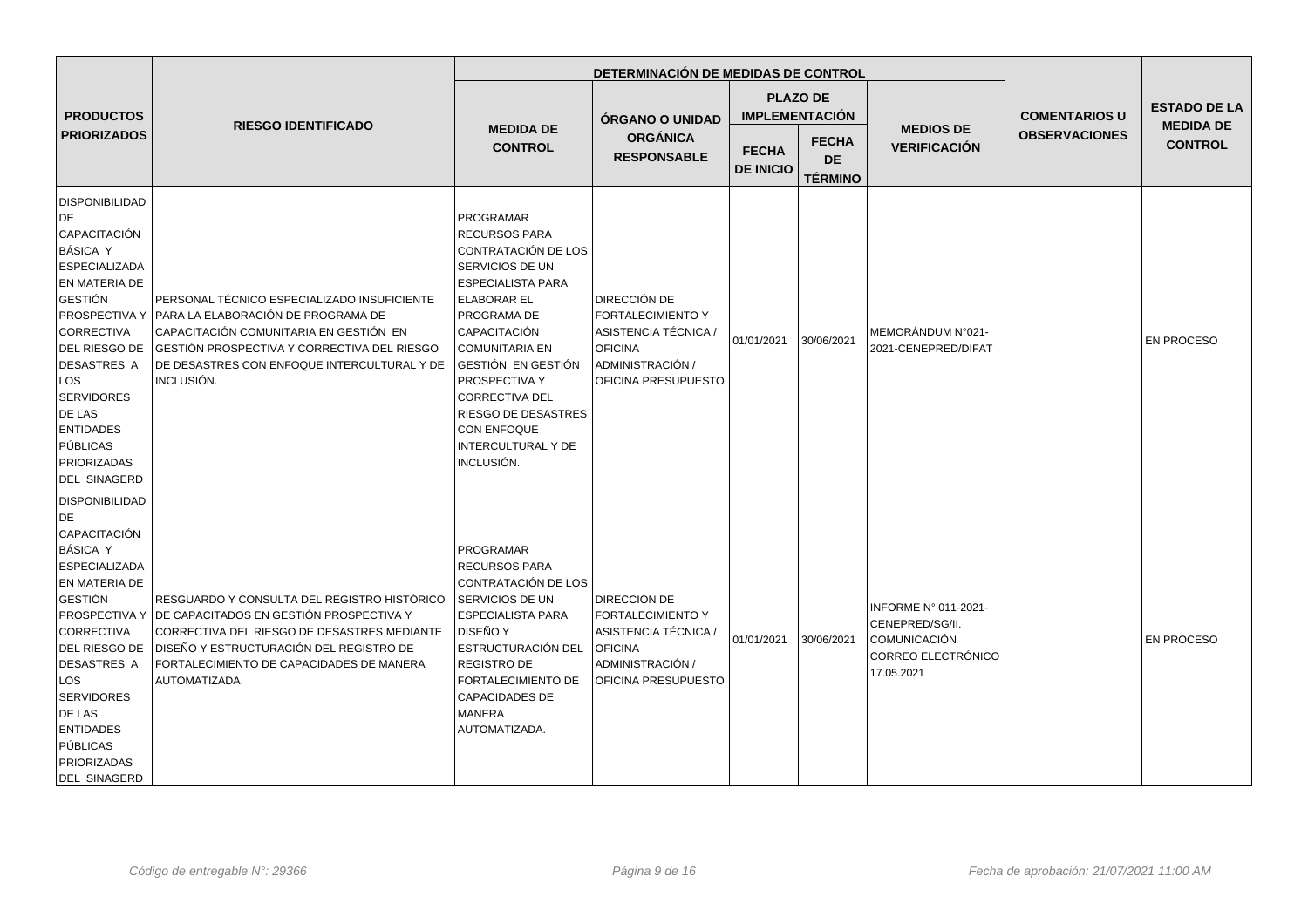|                                                                                                                                                                                                                                                                                          |                                                                                                                         |                                                                                                                                                                                                                                      | DETERMINACIÓN DE MEDIDAS DE CONTROL               |                                  |                                             |                     |                      |                                                                        |
|------------------------------------------------------------------------------------------------------------------------------------------------------------------------------------------------------------------------------------------------------------------------------------------|-------------------------------------------------------------------------------------------------------------------------|--------------------------------------------------------------------------------------------------------------------------------------------------------------------------------------------------------------------------------------|---------------------------------------------------|----------------------------------|---------------------------------------------|---------------------|----------------------|------------------------------------------------------------------------|
| <b>PRODUCTOS</b>                                                                                                                                                                                                                                                                         | <b>RIESGO IDENTIFICADO</b>                                                                                              | <b>MEDIDA DE</b>                                                                                                                                                                                                                     | ÓRGANO O UNIDAD                                   |                                  | <b>PLAZO DE</b><br><b>IMPLEMENTACIÓN</b>    | <b>MEDIOS DE</b>    | <b>COMENTARIOS U</b> | <b>ESTADO DE LA</b><br><b>MEDIDA DE</b><br><b>CONTROL</b><br>PENDIENTE |
| <b>PRIORIZADOS</b>                                                                                                                                                                                                                                                                       |                                                                                                                         | <b>CONTROL</b>                                                                                                                                                                                                                       | <b>ORGÁNICA</b><br><b>RESPONSABLE</b>             | <b>FECHA</b><br><b>DE INICIO</b> | <b>FECHA</b><br><b>DE</b><br><b>TÉRMINO</b> | <b>VERIFICACIÓN</b> | <b>OBSERVACIONES</b> |                                                                        |
| ASISTIR<br>TÉCNICAMENTE<br>EN LA<br><b>IMPLEMENTACIÓ</b><br>N DE LA<br>GESTIÓN<br>PROSPECTIVA<br>Y CORRECTIVA<br><b>EN LOS</b><br>DE GESTIÓN.<br>PLANIFICACIÓN<br>Y DE<br><b>INVERSIÓN</b><br>PÚBLICA A<br>LAS<br><b>ENTIDADES</b><br>PÚBLICAS DE<br>LOS TRES<br>NIVELES DE<br>GOBIERNO. | INSTRUMENTOS ROTACIÓN O RENUNCIA DE PERSONAL DEDICADO A<br>LA OPERATIVIDAD DEL SIGRID Y ACTUALIZACIÓN DE<br>INFORMACIÓN | <b>CUMPLIR CON</b><br><b>IDIRECTIVA PARA</b><br>ENTREGA/RECEPCIÓN<br><b>DE CARGO DIRECTIVA</b><br>N°001-2012-<br>CENEPRED/OA.<br><b>IDIRECTIVA SELECCIÓN</b><br>Y CONTRATACIÓN DE<br>PERSONAL DIRECTIVA<br>N°03-2019-<br>CENEPRED/OA | <b>DIRECCIÓN DE GESTIÓN</b><br><b>DE PROCESOS</b> |                                  |                                             |                     |                      |                                                                        |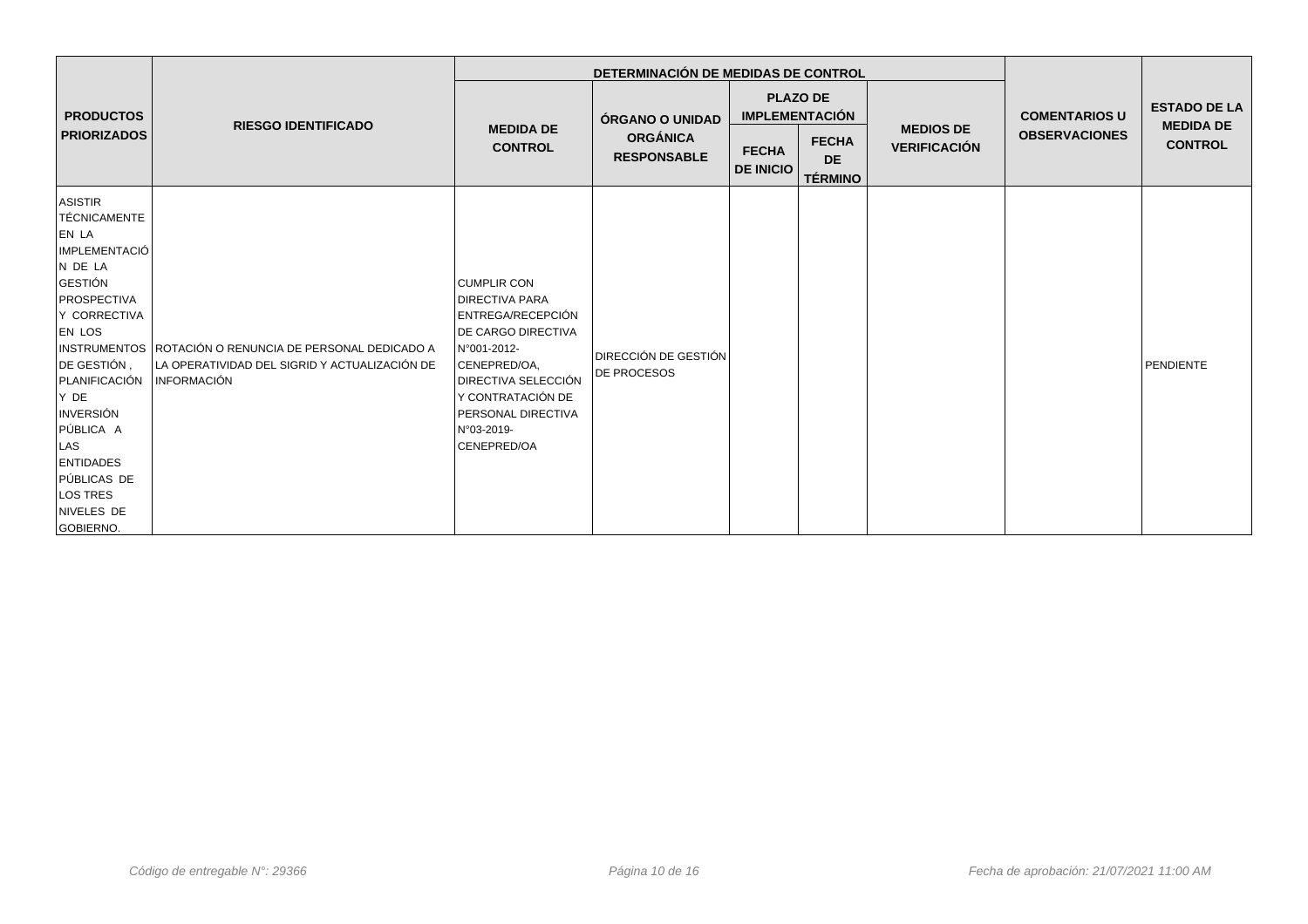|                                                                                                                                                                                                                                                                                            |                                                                                                                                |                                                                                                                                                                                                                                                                             | DETERMINACIÓN DE MEDIDAS DE CONTROL        |                                  |                                             |                                                                                                                                                                                                                                                                                                                                          |                      |                                    |
|--------------------------------------------------------------------------------------------------------------------------------------------------------------------------------------------------------------------------------------------------------------------------------------------|--------------------------------------------------------------------------------------------------------------------------------|-----------------------------------------------------------------------------------------------------------------------------------------------------------------------------------------------------------------------------------------------------------------------------|--------------------------------------------|----------------------------------|---------------------------------------------|------------------------------------------------------------------------------------------------------------------------------------------------------------------------------------------------------------------------------------------------------------------------------------------------------------------------------------------|----------------------|------------------------------------|
| <b>PRODUCTOS</b>                                                                                                                                                                                                                                                                           |                                                                                                                                |                                                                                                                                                                                                                                                                             | <b>ÓRGANO O UNIDAD</b>                     |                                  | <b>PLAZO DE</b><br><b>IMPLEMENTACIÓN</b>    |                                                                                                                                                                                                                                                                                                                                          | <b>COMENTARIOS U</b> | <b>ESTADO DE LA</b>                |
| <b>PRIORIZADOS</b>                                                                                                                                                                                                                                                                         | <b>RIESGO IDENTIFICADO</b>                                                                                                     | <b>MEDIDA DE</b><br><b>CONTROL</b>                                                                                                                                                                                                                                          | <b>ORGÁNICA</b><br><b>RESPONSABLE</b>      | <b>FECHA</b><br><b>DE INICIO</b> | <b>FECHA</b><br><b>DE</b><br><b>TÉRMINO</b> | <b>MEDIOS DE</b><br><b>VERIFICACIÓN</b>                                                                                                                                                                                                                                                                                                  | <b>OBSERVACIONES</b> | <b>MEDIDA DE</b><br><b>CONTROL</b> |
| <b>ASISTIR</b><br><b>TÉCNICAMENTE</b><br>EN LA<br>IMPLEMENTACIÓ<br>N DE LA<br>GESTIÓN<br>PROSPECTIVA<br>Y CORRECTIVA<br>EN LOS<br> DE GESTIÓN ,<br>PLANIFICACIÓN<br>Y DE<br><b>INVERSIÓN</b><br>PÚBLICA A<br>LAS<br><b>ENTIDADES</b><br>PÚBLICAS DE<br>LOS TRES<br>NIVELES DE<br>GOBIERNO. | INSTRUMENTOS ROTACIÓN O RENUNCIA DE PERSONAL DEDICADO A<br>LA OPERATIVIDAD DEL SIGRID Y ACTUALIZACIÓN DE<br><b>INFORMACIÓN</b> | FORTALECIMIENTO DE<br><b>CAPACIDADES DEL</b><br>PERSONAL DEL<br>CENEPRED                                                                                                                                                                                                    | <b>OFICINA DE</b><br><b>ADMINISTRACIÓN</b> | 01/01/2021                       | 30/06/2021                                  | INFORME Nº 017-2021-<br>CENEPRED/OA/CONTRO<br>L PREVIO<br><b>RESOLUCIÓN</b><br>JEFATURAL Nº 045-2021-<br>CENEPRED/J. 31.03.2021                                                                                                                                                                                                          |                      | <b>IMPLEMENTADA</b>                |
| DISPONIBILIDAD<br><b>DE ESCENARIOS</b><br>DE RIESGO DE<br>MANERA<br>OPORTUNA<br><b>PARA LOS</b><br><b>GOBIERNOS</b><br><b>SUBNACIONALE</b><br>ls.                                                                                                                                          | INADECUADA PLANIFICACIÓN DE USO DE ÁREAS<br>COMUNES PARA BRINDAR ASISTENCIA TÉCNICA DE<br>MANERA VIRTUAL                       | <b>ELABORAR EL</b><br><b>DIAGNÓSTICO PARA EL</b><br>PLAN DE ACCIÓN<br>ESTRATÉGICO PARA LA<br>ARTICULACIÓN DE LAS<br><b>DIRECCIONES Y</b><br><b>OFICINAS PARA</b><br><b>BRINDAR ASISTENCIAS</b><br><b>TÉCNICAS A LAS</b><br><b>ENTIDADES PÚBLICAS</b><br>DE LOS TRES NIVELES | DIRECCIÓN DE GESTIÓN<br><b>DE PROCESOS</b> | 01/01/2021                       | 30/06/2021                                  | INFORME N° 019-2021-<br>CENEPRED/DGP.<br>14.05.2021<br>MEMORÁNDUM<br>MÚLTIPLE N° 008-2021-<br>CENEPRED/DGP.<br>14.05.2021<br>PLAN DE ACCIÓN<br>ESTRATÉGICO PARA LA<br>ARTICULACIÓN DE LAS<br>DIRECCIONES Y<br>OFICINAS PARA<br><b>BRINDAR ASISTENCIAS</b><br>TÉCNICAS A LAS<br>ENTIDADES PÚBLICAS<br>DE LOS TRES NIVELES<br>DE GOBIERNO, |                      | <b>IMPLEMENTADA</b>                |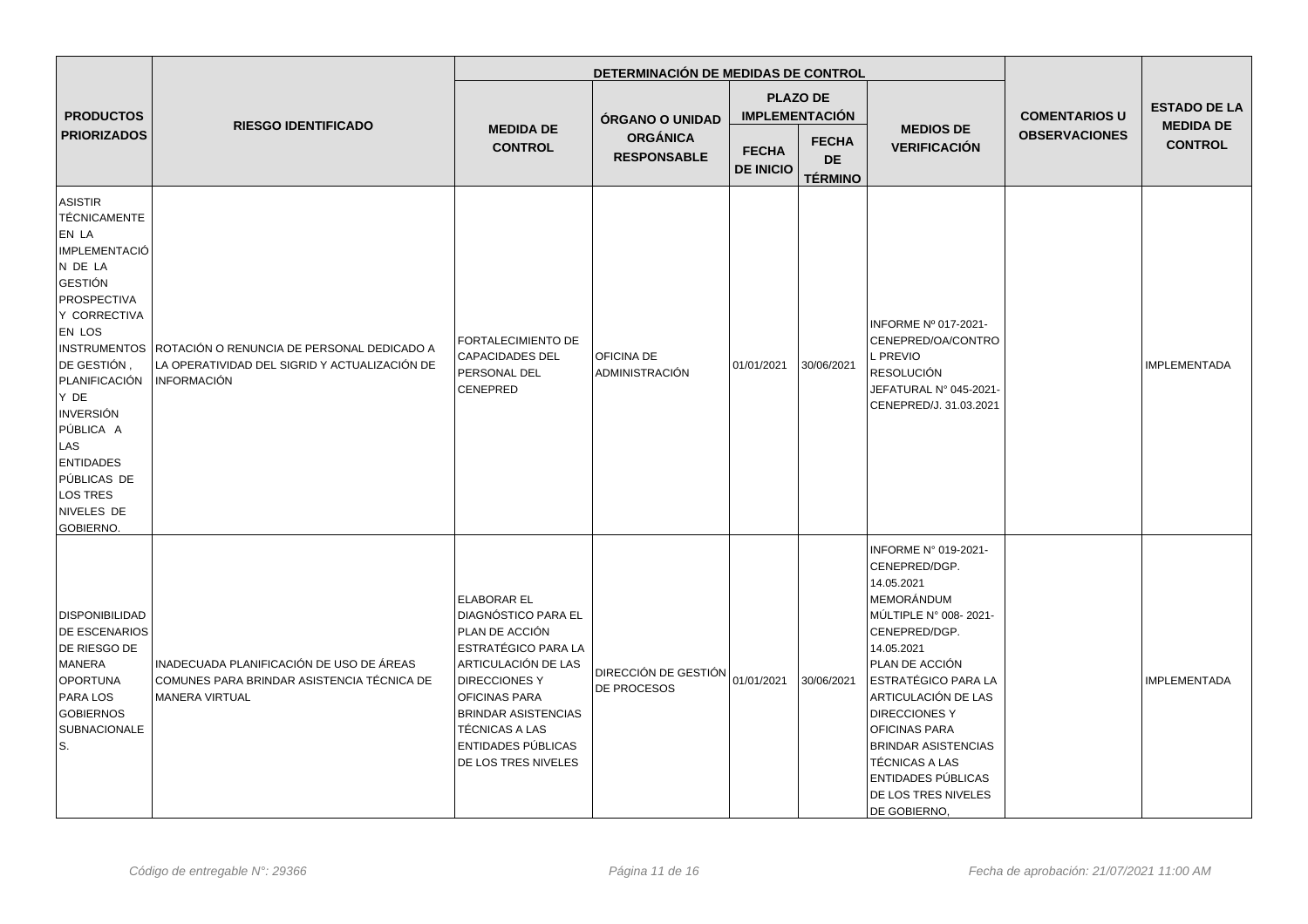|                                                                                                                                                          | <b>RIESGO IDENTIFICADO</b>                                                                                                                                                                      |                                                                                                                                                                                                                                                                                                                                           | DETERMINACIÓN DE MEDIDAS DE CONTROL                          |                                               |                                          |                                                                                                                                                                                                                                                                                                                                                     |                      |                                    |
|----------------------------------------------------------------------------------------------------------------------------------------------------------|-------------------------------------------------------------------------------------------------------------------------------------------------------------------------------------------------|-------------------------------------------------------------------------------------------------------------------------------------------------------------------------------------------------------------------------------------------------------------------------------------------------------------------------------------------|--------------------------------------------------------------|-----------------------------------------------|------------------------------------------|-----------------------------------------------------------------------------------------------------------------------------------------------------------------------------------------------------------------------------------------------------------------------------------------------------------------------------------------------------|----------------------|------------------------------------|
| <b>PRODUCTOS</b><br><b>PRIORIZADOS</b>                                                                                                                   |                                                                                                                                                                                                 | <b>MEDIDA DE</b><br><b>CONTROL</b>                                                                                                                                                                                                                                                                                                        | <b>ÓRGANO O UNIDAD</b>                                       |                                               | <b>PLAZO DE</b><br><b>IMPLEMENTACIÓN</b> |                                                                                                                                                                                                                                                                                                                                                     | <b>COMENTARIOS U</b> | <b>ESTADO DE LA</b>                |
|                                                                                                                                                          |                                                                                                                                                                                                 |                                                                                                                                                                                                                                                                                                                                           | <b>ORGÁNICA</b><br><b>RESPONSABLE</b>                        | <b>FECHA</b><br><b>DE</b><br><b>DE INICIO</b> | <b>FECHA</b><br><b>TÉRMINO</b>           | <b>MEDIOS DE</b><br><b>VERIFICACIÓN</b>                                                                                                                                                                                                                                                                                                             | <b>OBSERVACIONES</b> | <b>MEDIDA DE</b><br><b>CONTROL</b> |
| <b>DISPONIBILIDAD</b><br><b>DE ESCENARIOS</b><br><b>DE RIESGO DE</b><br>MANERA<br>OPORTUNA<br><b>PARA LOS</b><br>GOBIERNOS<br>SUBNACIONALE<br>lS.        | INADECUADA PLANIFICACIÓN DE USO DE ÁREAS<br>COMUNES PARA BRINDAR ASISTENCIA TÉCNICA DE<br>MANERA VIRTUAL                                                                                        | ELABORAR EL PLAN DE<br>ACCIÓN ESTRATÉGICO<br>PARA LA ARTICULACIÓN<br><b>DE LAS DIRECCIONES Y</b><br><b>OFICINAS PARA</b><br><b>BRINDAR ASISTENCIAS</b><br><b>TÉCNICAS A LAS</b><br>ENTIDADES PÚBLICAS<br><b>DE LOS TRES NIVELES</b><br>DE GOBIERNO.                                                                                       | <b>DIRECCIÓN DE GESTIÓN</b><br><b>DE PROCESOS</b>            | 01/01/2021                                    | 30/06/2021                               | INFORME N° 019-2021-<br>CENEPRED/DGP<br><b>MEMORANDUM</b><br>MÚLTIPLE N° 008-2021-<br>CENEPRED/DGP<br>PLAN DE ACCIÓN<br><b>ESTRATÉGICO PARA LA</b><br>ARTICULACIÓN DE LAS<br><b>DIRECCIONES Y</b><br>OFICINAS PARA<br><b>BRINDAR ASISTENCIAS</b><br><b>TÉCNICAS A LAS</b><br>ENTIDADES PÚBLICAS<br><b>DE LOS TRES NIVELES</b><br><b>DE GOBIERNO</b> |                      | <b>IMPLEMENTADA</b>                |
| <b>DISPONIBILIDAD</b><br><b>DE ESCENARIOS</b><br>DE RIESGO DE<br>MANERA<br><b>OPORTUNA</b><br><b>PARA LOS</b><br><b>GOBIERNOS</b><br>SUBNACIONALE<br>ls. | INADECUADA PLANIFICACIÓN ESTRATÉGICA PARA LA<br>ARTICULACION DE LAS DIRECCIONES Y OFICINAS<br>PARA BRINDAR ASISTENCIAS TÉCNICAS A LAS<br>ENTIDADES PÚBLICAS DE LOS TRES NIVELES DE<br>GOBIERNO. | EVALUAR LA VIABILIDAD<br><b>DE MEJORAR LA</b><br><b>CAPACIDAD DE</b><br>CONEXIÓN DE BANDA<br><b>ANCHA DEL INTERNET</b><br><b>PARA BRINDAR LAS</b><br>ASISTENCIAS TÉCNICAS<br>EN LA GESTIÓN<br><b>CORRECTIVA Y</b><br>GESTIÓN PROSPECTIVA<br>DE LA GESTIÓN DEL<br><b>RIESGO DE DESASTRES</b><br><b>EN LOS TRES NIVELES</b><br>DE GOBIERNO. | <b>OFICINA DE</b><br>ADMINISTRACIÓN -<br>ÁREA DE INFORMÁTICA | 01/01/2021                                    | 30/06/2021                               | INFORME N° 043-2021-<br>CENEPRED/OA/INF                                                                                                                                                                                                                                                                                                             |                      | <b>IMPLEMENTADA</b>                |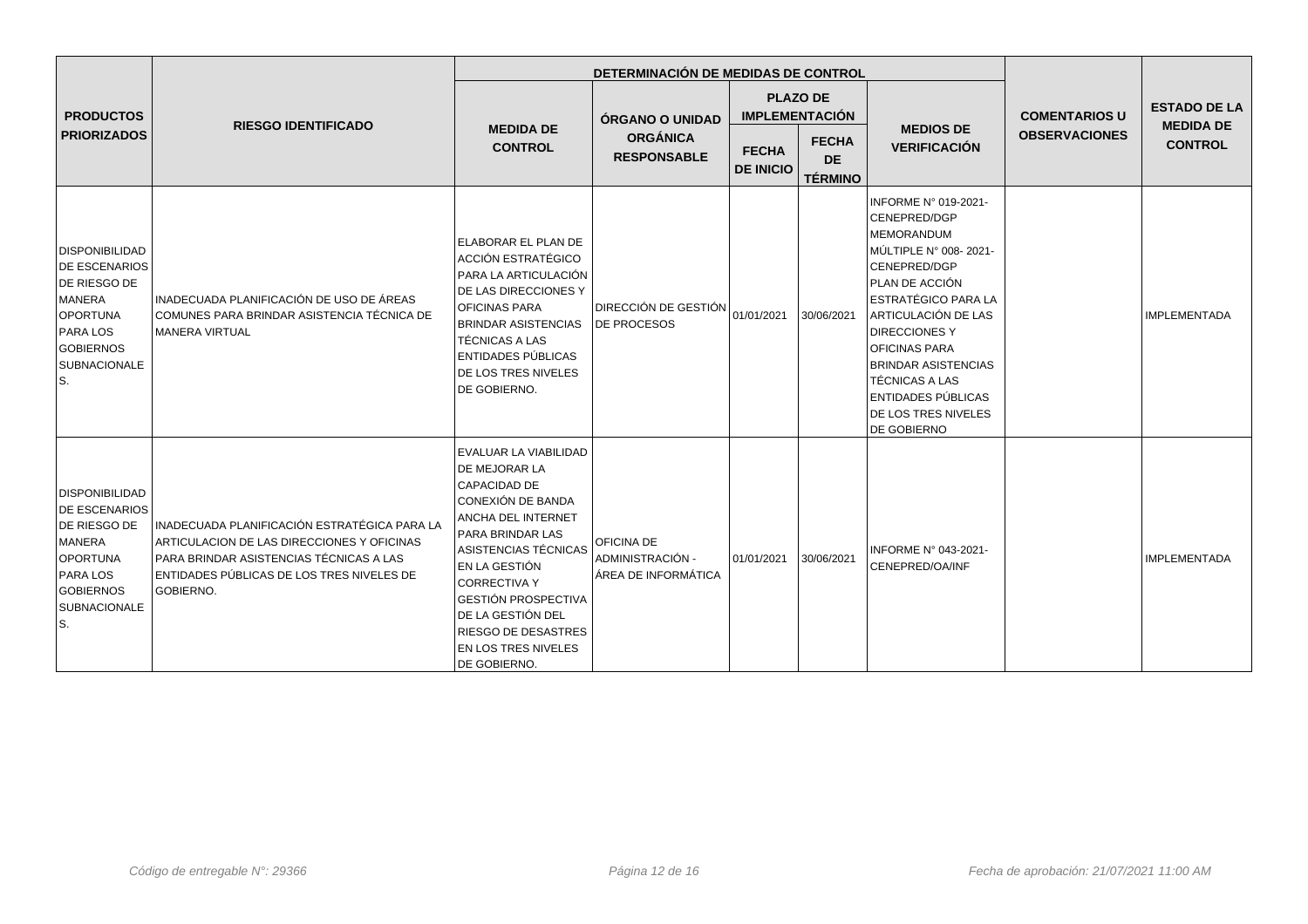|                                                                                                                                                                                                                                                  | <b>RIESGO IDENTIFICADO</b>                                                                                                                                                  |                                                                                                                                                                                                                                                                                           | DETERMINACIÓN DE MEDIDAS DE CONTROL                                     |                                          |                                             |                                                                                                                                                                                                                                                                                                                                                                  |                      |                                    |
|--------------------------------------------------------------------------------------------------------------------------------------------------------------------------------------------------------------------------------------------------|-----------------------------------------------------------------------------------------------------------------------------------------------------------------------------|-------------------------------------------------------------------------------------------------------------------------------------------------------------------------------------------------------------------------------------------------------------------------------------------|-------------------------------------------------------------------------|------------------------------------------|---------------------------------------------|------------------------------------------------------------------------------------------------------------------------------------------------------------------------------------------------------------------------------------------------------------------------------------------------------------------------------------------------------------------|----------------------|------------------------------------|
| <b>PRODUCTOS</b><br><b>PRIORIZADOS</b>                                                                                                                                                                                                           |                                                                                                                                                                             | <b>MEDIDA DE</b><br><b>CONTROL</b>                                                                                                                                                                                                                                                        | ÓRGANO O UNIDAD<br><b>ORGÁNICA</b><br><b>RESPONSABLE</b>                | <b>PLAZO DE</b><br><b>IMPLEMENTACIÓN</b> |                                             |                                                                                                                                                                                                                                                                                                                                                                  | <b>COMENTARIOS U</b> | <b>ESTADO DE LA</b>                |
|                                                                                                                                                                                                                                                  |                                                                                                                                                                             |                                                                                                                                                                                                                                                                                           |                                                                         | <b>FECHA</b><br><b>DE INICIO</b>         | <b>FECHA</b><br><b>DE</b><br><b>TÉRMINO</b> | <b>MEDIOS DE</b><br><b>VERIFICACIÓN</b>                                                                                                                                                                                                                                                                                                                          | <b>OBSERVACIONES</b> | <b>MEDIDA DE</b><br><b>CONTROL</b> |
| <b>DISPONIBILIDAD</b><br><b>DE ESCENARIOS</b><br><b>DE RIESGO DE</b><br>MANERA<br>OPORTUNA<br><b>PARA LOS</b><br><b>GOBIERNOS</b><br><b>SUBNACIONALE</b><br>ls.                                                                                  | DISPONIBILIDAD DE BANDA ANCHA PARA LLEVAR A<br>CABO LOS GABINETES VIRTUALES PARA BRINDAR<br>ASISTENCIA TÉCNICA A LAS ENTIDADES PÚBLICAS DE<br>LOS TRES NIVELES DE GOBIERNO. | DIFUNDIR EL<br>PROTOCOLO PARA<br>ORGANIZAR Y<br><b>DESARROLLAR LAS</b><br>REUNIONES VIRTUALES,<br><b>DURANTE EL ESTADO</b><br>DE EMERGENCIA<br>NACIONAL POR COVID ¿<br>19 Y LA DURACIÓN DE<br><b>LAS MEDIDAS</b><br><b>SANITARIAS O</b><br><b>RESTRICCIONES POR</b><br><b>SUS EFECTOS</b> | <b>DIRECCIÓN DE GESTIÓN</b><br><b>DE PROCESOS</b>                       | 01/01/2021                               | 30/06/2021                                  | <b>RESOLUCIÓN</b><br>JEFATURAL 138-2020-<br>CENEPRED/J DE<br>APROBACIÓN DEL<br>PROTOCOLO PARA<br><b>ORGANIZAR Y</b><br><b>DESARROLLAR LAS</b><br><b>REUNIONES VIRTUALES,</b><br><b>DURANTE EL ESTADO</b><br>DE EMERGENCIA<br>NACIONAL POR COVID ¿<br>19 Y LA DURACIÓN DE<br><b>LAS MEDIDAS</b><br>SANITARIAS O<br><b>RESTRICCIONES POR</b><br><b>SUS EFECTOS</b> |                      | <b>IMPLEMENTADA</b>                |
| EVALUACIÓN DE<br>LA<br><b>IMPLEMENTACIÓ</b><br>N DE LA<br><b>GESTIÓN</b><br><b>PROSPECTIVA Y</b><br>GESTIÓN<br>CORRECTIVA<br>DEL RIESGO DE<br><b>DESASTRES EN</b><br><b>LAS ENTIDADES</b><br><b>DE LOS TRES</b><br>NIVELES DE<br><b>GOBIERNO</b> | SISTEMA DE MONITOREO, SEGUIMIENTO Y<br>EVALUACIÓN- SIMSE IMPLEMENTADO DE FORMA<br><b>PARCIAL</b>                                                                            | <b>DESARROLLO DE</b><br>MÓDULOS DE<br>MONITOREO,<br><b>SEGUIMIENTO Y</b><br>EVALUACIÓN                                                                                                                                                                                                    | <b>DIRECCIÓN DE</b><br>MONITOREO,<br><b>SEGUIMIENTO Y</b><br>EVALUACIÓN | 01/01/2021                               | 30/06/2021                                  | INFORME Nº 067-2021-<br>CENEPRED/DIMSE/VMQ                                                                                                                                                                                                                                                                                                                       |                      | <b>EN PROCESO</b>                  |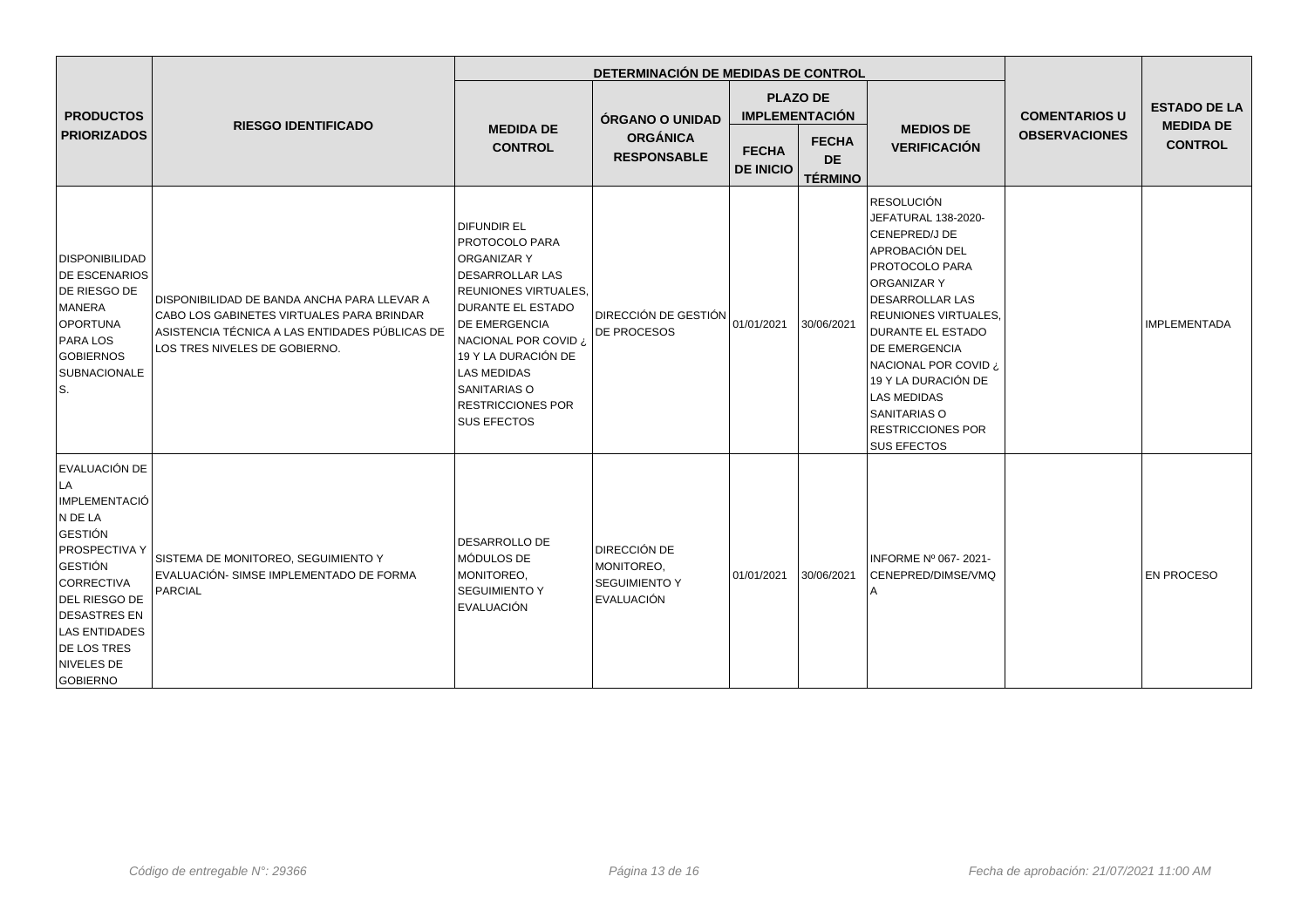|                                                                                                                                                                                                                                                   | <b>RIESGO IDENTIFICADO</b>                                                                                                                                                                                                |                                                                                                                                                                           | DETERMINACIÓN DE MEDIDAS DE CONTROL                                     |                                  |                                             |                                            |                      |                                         |
|---------------------------------------------------------------------------------------------------------------------------------------------------------------------------------------------------------------------------------------------------|---------------------------------------------------------------------------------------------------------------------------------------------------------------------------------------------------------------------------|---------------------------------------------------------------------------------------------------------------------------------------------------------------------------|-------------------------------------------------------------------------|----------------------------------|---------------------------------------------|--------------------------------------------|----------------------|-----------------------------------------|
| <b>PRODUCTOS</b>                                                                                                                                                                                                                                  |                                                                                                                                                                                                                           | <b>MEDIDA DE</b><br><b>CONTROL</b>                                                                                                                                        | ÓRGANO O UNIDAD                                                         |                                  | <b>PLAZO DE</b><br><b>IMPLEMENTACIÓN</b>    |                                            | <b>COMENTARIOS U</b> | <b>ESTADO DE LA</b><br><b>MEDIDA DE</b> |
| <b>PRIORIZADOS</b>                                                                                                                                                                                                                                |                                                                                                                                                                                                                           |                                                                                                                                                                           | <b>ORGÁNICA</b><br><b>RESPONSABLE</b>                                   | <b>FECHA</b><br><b>DE INICIO</b> | <b>FECHA</b><br><b>DE</b><br><b>TÉRMINO</b> | <b>MEDIOS DE</b><br><b>VERIFICACIÓN</b>    | <b>OBSERVACIONES</b> | <b>CONTROL</b>                          |
| EVALUACIÓN DE<br> LA<br>IMPLEMENTACIÓ<br>N DE LA<br><b>GESTIÓN</b><br><b>PROSPECTIVA Y</b><br><b>GESTIÓN</b><br><b>CORRECTIVA</b><br>DEL RIESGO DE<br><b>DESASTRES EN</b><br><b>LAS ENTIDADES</b><br>DE LOS TRES<br>NIVELES DE<br><b>GOBIERNO</b> | REGISTRO DE LA ENAGERD E INFORMACIÓN DE<br>EVALUACIÓN DE LA IMPLEMENTACIÓN DE LA GRD<br><b>IEFECTUADA POR LAS ENTIDADES DE LOS TRES</b><br>NIVELES DE GOBIERNO REALIZADA EN EL SIMSE,<br>FUERA DE LOS PLAZOS ESTABLECIDOS | <b>ELABORAR</b><br><b>LINEAMIENTO DE</b><br>ACCESIBILIDAD Y USO<br><b>DEL SIMSE</b>                                                                                       | <b>DIRECCIÓN DE</b><br>MONITOREO,<br><b>SEGUIMIENTO Y</b><br>EVALUACIÓN | 01/01/2021                       | 30/06/2021                                  | INFORME Nº 067-2021-<br>CENEPRED/DIMSE/VMQ |                      | <b>EN PROCESO</b>                       |
| EVALUACIÓN DE<br>LA<br>IMPLEMENTACIÓ<br>N DE LA<br>GESTIÓN<br><b>PROSPECTIVA Y</b><br><b>GESTIÓN</b><br>CORRECTIVA<br>DEL RIESGO DE<br><b>DESASTRES EN</b><br><b>LAS ENTIDADES</b><br><b>DE LOS TRES</b><br>NIVELES DE<br><b>GOBIERNO</b>         | INADECUADO PLANEAMIENTO DE PROCESOS DE<br>MONITOREO, SEGUIMIENTO Y EVALUACIÓN DEL<br>COMPONENTE PROSPECTIVO Y CORRECTIVO DEL<br>RIESGO DE DESATRES EN EL MARCO DEL PLANAGERD<br>AL 2030                                   | <b>ELABORAR EL PLAN DE</b><br>MONITOREO,<br><b>SEGUIMIENTO Y</b><br>EVALUACIÓN DEL<br><b>COMPONENTE</b><br><b>PROSPECTIVO Y</b><br> CORRECTIVO DEL<br>RIESGO DE DESASTRES | <b>DIRECCIÓN DE</b><br>MONITOREO,<br><b>SEGUIMIENTO Y</b><br>EVALUACIÓN | 01/01/2021                       | 30/06/2021                                  | INFORME Nº 067-2021-<br>CENEPRED/DIMSE/VMQ |                      | <b>EN PROCESO</b>                       |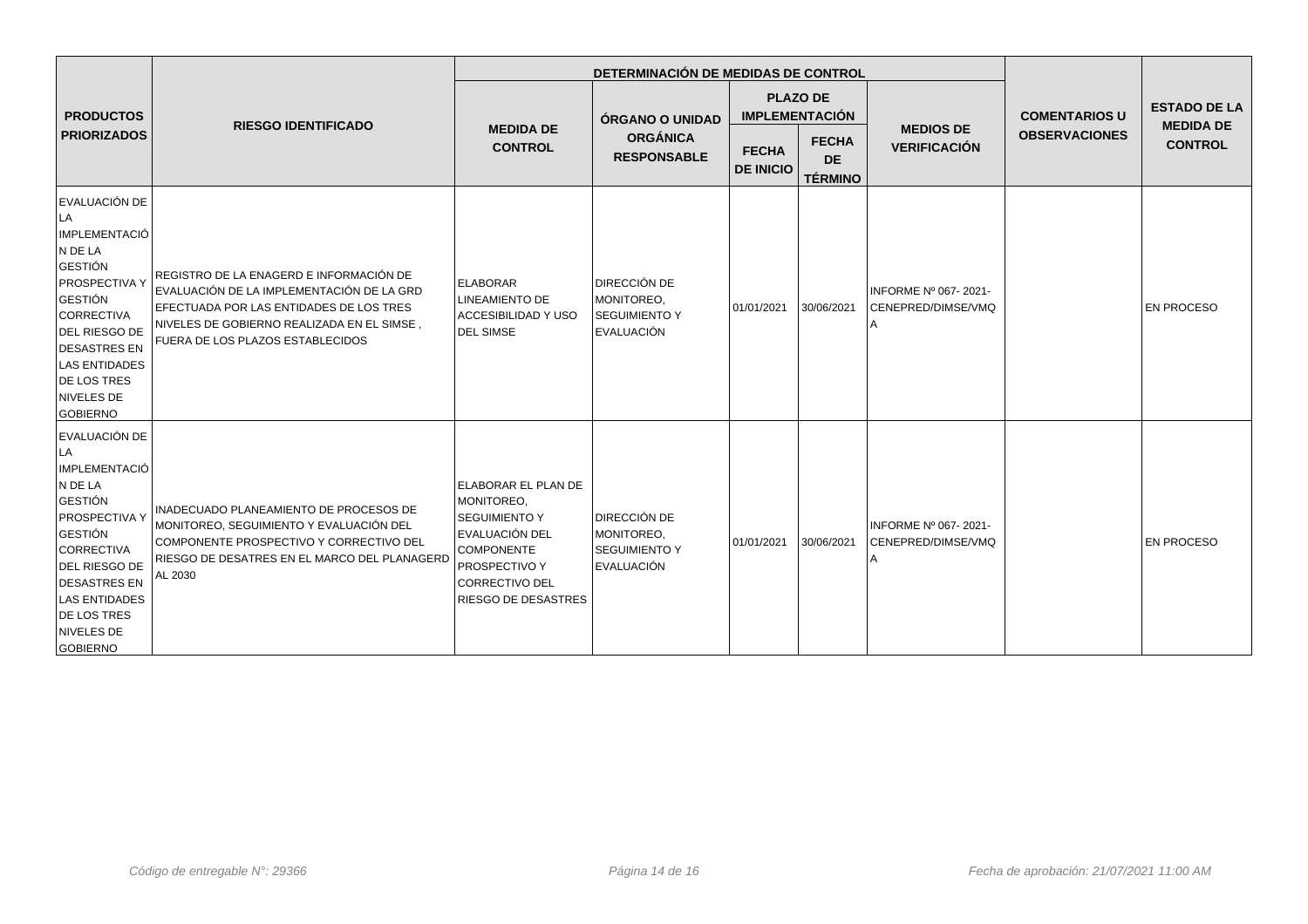|                                                                                                                                                                                                                                               |                                                                                                                                  |                                                                                                         | DETERMINACIÓN DE MEDIDAS DE CONTROL                      |                                  |                                                                                         |                                         |                                              |                                                           |
|-----------------------------------------------------------------------------------------------------------------------------------------------------------------------------------------------------------------------------------------------|----------------------------------------------------------------------------------------------------------------------------------|---------------------------------------------------------------------------------------------------------|----------------------------------------------------------|----------------------------------|-----------------------------------------------------------------------------------------|-----------------------------------------|----------------------------------------------|-----------------------------------------------------------|
| <b>PRODUCTOS</b><br><b>PRIORIZADOS</b>                                                                                                                                                                                                        | <b>RIESGO IDENTIFICADO</b>                                                                                                       | <b>MEDIDA DE</b><br><b>CONTROL</b>                                                                      | ÓRGANO O UNIDAD<br><b>ORGÁNICA</b><br><b>RESPONSABLE</b> | <b>FECHA</b><br><b>DE INICIO</b> | <b>PLAZO DE</b><br><b>IMPLEMENTACIÓN</b><br><b>FECHA</b><br><b>DE</b><br><b>TÉRMINO</b> | <b>MEDIOS DE</b><br><b>VERIFICACIÓN</b> | <b>COMENTARIOS U</b><br><b>OBSERVACIONES</b> | <b>ESTADO DE LA</b><br><b>MEDIDA DE</b><br><b>CONTROL</b> |
| <b>INSTRUMENTOS</b><br>TÉCNICOS Y<br>NORMATIVOS<br>EN GESTIÓN<br><b>PROSPECTIVA Y</b><br><b>CORRECTIVA</b><br>DEL REISGO DE<br>DESASTRES<br><b>CON ENFOQUE</b><br><b>TERRITORIAL</b><br><b>PARA LOS TRES</b><br>NIVELES DE<br><b>GOBIERNO</b> | PODRÍA NO CONTARSE CON INSTRUMENTO TÉCNICO<br>QUE ARTICULE LA GESTIÓN DEL RIESGO DE<br>DESASTRES EN LA PLANIFICACIÓN TERRITORIAL | <b>DEFINICÍÓN Y</b><br>I PRIORIZACIÓN DE<br>ACTIVIDADES PARA EL<br><b>CUMPLIMIENTO DEL PEI</b><br>Y POI | DIRECCIÓN DE GESTIÓN<br>DE PROCESOS                      |                                  |                                                                                         |                                         |                                              | PENDIENTE                                                 |

# **3. PROBLEMÁTICA Y RECOMENDACIONES DE MEJORA PARA LA IMPLEMENTACIÓN DEL SCI**

| <b>PROBLEMÁTICA</b>                                                                                                                                                                                                                                                                         | <b>RECOMENDACIONES DE MEJORA</b>                                                                                                                                                                         |
|---------------------------------------------------------------------------------------------------------------------------------------------------------------------------------------------------------------------------------------------------------------------------------------------|----------------------------------------------------------------------------------------------------------------------------------------------------------------------------------------------------------|
| DEBIDO A LA PANDEMIA POR EL COVID-19 SE SUSPENDIÓ EL SERVICIO DE MENSAJERÍA, AFECTANDO EL<br>DILIGENCIAMIENTO DE DOCUMENTOS REQUERIDOS POR LOS DIVERSOS ÓRGANOS JURISDICCIONALES                                                                                                            | ISE COORDINÓ Y CONSIGUIÓ DIRECTORIO DE MESAS DE PARTES VIRTUAL Y/O CORREO INSTITUCIONALES DE<br>LOS DIVERSOS DESPACHOS FISCALES DEL MINISTERIO PÚBLICO. PARA PROCEDER CON LOS ENVÍOS<br><b>VIRTUALES</b> |
| DEBIDO A LA PANDEMIA POR EL COVID-19 SE SUSPENDIERON LOS CURSOS PRESENCIALES PROGRAMADOS<br>EN EL PLAN OPERATIVO INSTITUCIONAL.                                                                                                                                                             | SE MODIFICÓ LA PROGRAMACIÓN ANUAL PARA INCORPORAR CURSOS EN LA MODALIDAD VIRTUAL ASISTIDA.<br>LOS QUE REEMPLAZAN A LOS CURSOS PRESENCIALES                                                               |
| HABIÉNDOSE DECLARADO LA EMERGENCIA SANITARIA EN EL PERÚ, SE LIMITÓ LAS REUNIONES<br>PRESENCIALES DEL EQUIPO TÉCNICO DE PROCEDIMIENTO ADMINISTRATIVO SANCIONADOR (ETPAS) DE<br>INSPECCIONES TÉCNICAS DE SEGURIDAD EN EDIFICACIONES (ITSE) A CARGO DE LA DIRECCIÓN DE GESTIÓN<br>DE PROCESOS. | SE REALIZAN LAS SESIONES DEL ETPAS EN FORMA VIRTUAL, PARA ATENDER CARGA PROCEDIMENTAL                                                                                                                    |